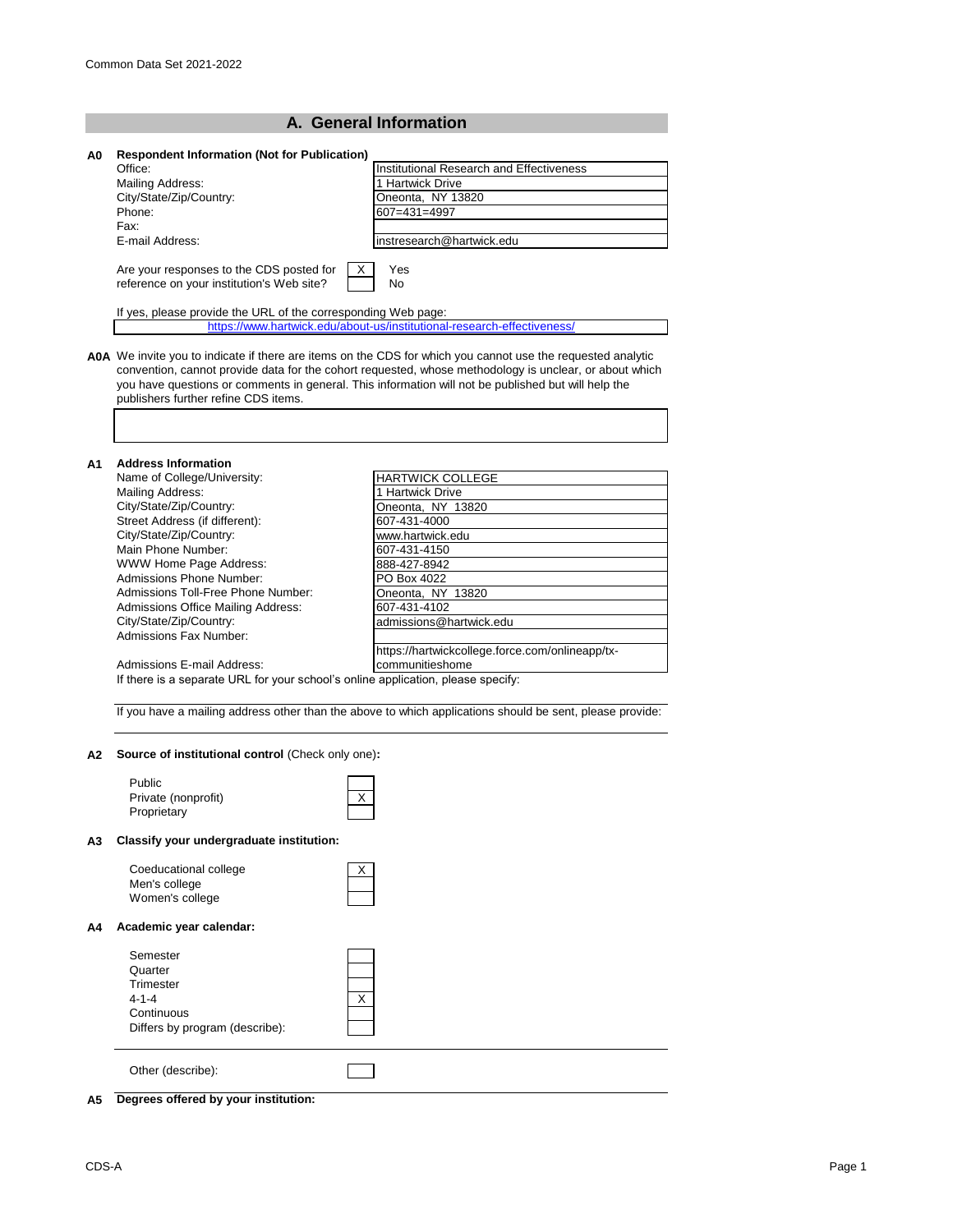| Certificate                             |   |
|-----------------------------------------|---|
| Diploma                                 |   |
| Associate                               |   |
| <b>Transfer Associate</b>               |   |
| <b>Terminal Associate</b>               |   |
| Bachelor's                              | x |
| Postbachelor's certificate              |   |
| Master's                                | x |
| Post-master's certificate               |   |
| Doctoral degree research/scholarship    |   |
| Doctoral degree - professional practice |   |
| Doctoral degree -- other                |   |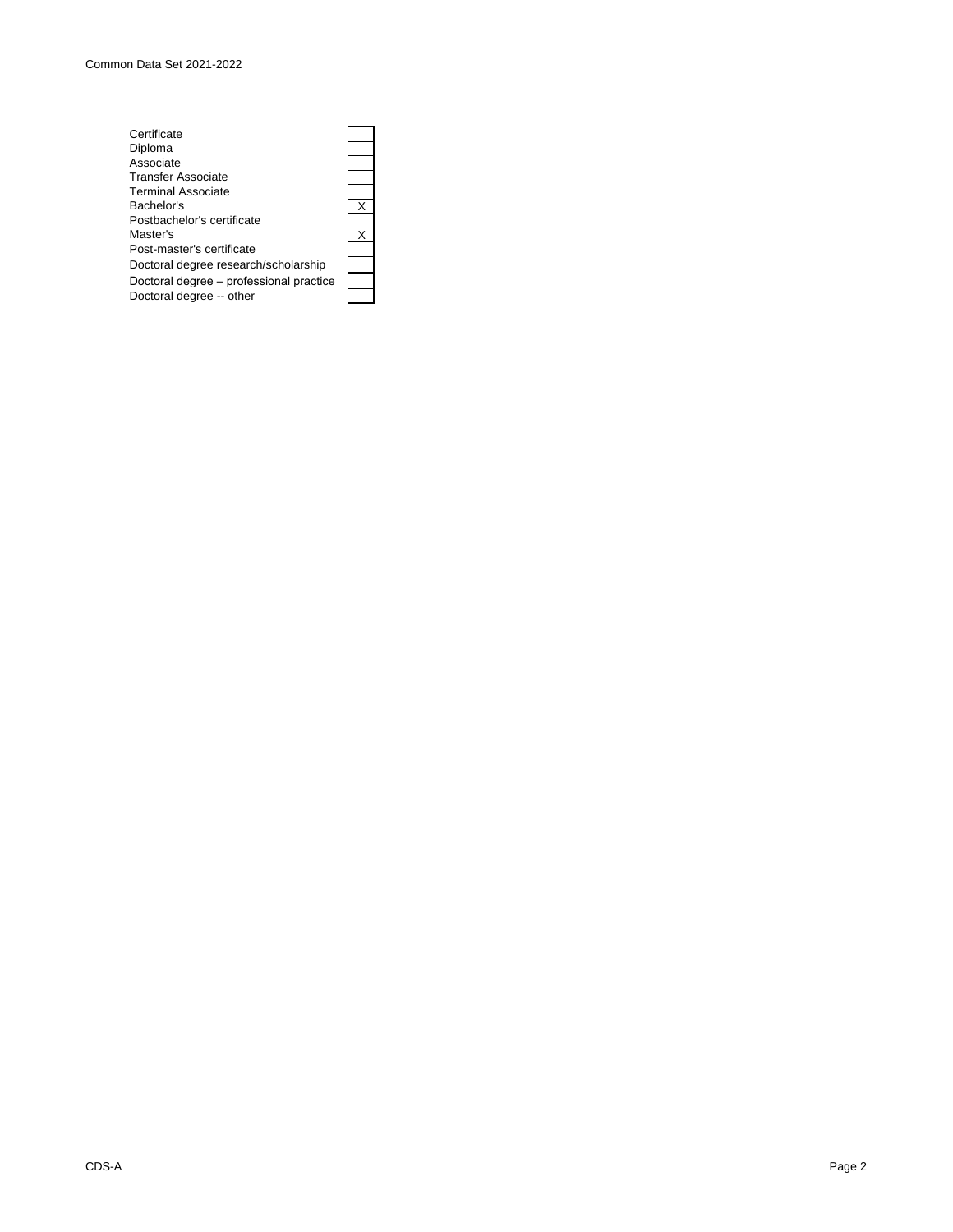# **B. ENROLLMENT AND PERSISTENCE**

#### **B1 Institutional Enrollment - Men and Women**

Provide numbers of students for each of the following categories as of the institution's official fall reporting date or as of **October 15, 2021.**

[• Note: Report students formerl](https://nces.ed.gov/ipeds/pdf/Reporting_Study_Abroad Students_5.31.17.pdf)y designated as "first professional" in the graduate cells. For information [on](https://nces.ed.gov/ipeds/pdf/Reporting_Study_Abroad Students_5.31.17.pdf) 

|                                  | <b>FULL-TIME</b> |       |    | <b>PART-TIME</b> |
|----------------------------------|------------------|-------|----|------------------|
|                                  | Men              | Women |    | Women            |
| <b>Undergraduates</b>            |                  |       |    |                  |
| Degree-seeking, first-time       |                  |       |    |                  |
| freshmen                         | 152              | 207   |    |                  |
| Other first-year, degree-seeking | 10               | 24    |    |                  |
| All other degree-seeking         | 310              | 432   | 15 |                  |
| <b>Total degree-seeking</b>      | 472              | 663   | 15 | 9                |
| All other undergraduates         |                  |       |    |                  |
| enrolled in credit courses       |                  | 2     | 1  |                  |
| <b>Total undergraduates</b>      | 472              | 665   | 16 | 10               |
| Graduate                         |                  |       |    |                  |
| Degree-seeking, first-time       |                  |       |    |                  |
| All other degree-seeking         |                  |       |    |                  |
| All other graduates enrolled in  |                  |       |    |                  |
| credit courses                   |                  |       |    |                  |
| <b>Total graduate</b>            | 0                | 0     | 0  | 0                |
| <b>Total all students</b>        | 472              | 665   | 16 | 10               |

| Total all undergraduates        | 1.163 |
|---------------------------------|-------|
| Total all graduate              | n     |
| <b>GRAND TOTAL ALL STUDENTS</b> | 1.163 |

#### **B2 Enrollment by Racial/Ethnic Category.**

Provide numbers of undergraduate students for each of the following categories as of the institution's official fall reporting date or as of **October 15, 2021**.

- Include international students only in the category "Nonresident aliens."
- Complete the "Total Undergraduates" column only if you cannot provide data for the first two columns.<br>• report as your institution reports to iPEDS: persons who are Hispanic snould be reported only on the Hispanic line, not under any race, and persons who are non-Hispanic multi-racial should be reported

only

| under "Two or more races" |  |  |  |
|---------------------------|--|--|--|
|                           |  |  |  |

|                                                 | Degree-Seeking<br><b>First-Time</b><br><b>First Year</b> | Degree-Seeking<br><b>Undergraduates</b><br>(include first-time<br>first-year) | Total<br><b>Undergraduates</b><br>(both degree- and<br>non-degree-<br>seeking) |
|-------------------------------------------------|----------------------------------------------------------|-------------------------------------------------------------------------------|--------------------------------------------------------------------------------|
| Nonresident aliens                              | 9                                                        | 28                                                                            | 28                                                                             |
| Hispanic/Latino                                 | 36                                                       | 93                                                                            | 93                                                                             |
| Black or African American, non-Hispanic         | 57                                                       | 132                                                                           | 132                                                                            |
| White, non-Hispanic                             | 210                                                      | 691                                                                           | 692                                                                            |
| American Indian or Alaska Native, non-Hispanic  |                                                          | 3                                                                             | 3                                                                              |
| Asian, non-Hispanic                             | 9                                                        | 29                                                                            | 29                                                                             |
| Native Hawaiian or other Pacific Islander, non- |                                                          |                                                                               |                                                                                |
| Hispanic                                        |                                                          | 1                                                                             |                                                                                |
| Two or more races, non-Hispanic                 | 10                                                       | 36                                                                            | 36                                                                             |
| Race and/or ethnicity unknown                   | 29                                                       | 146                                                                           | 149                                                                            |
| <b>TOTAL</b>                                    | 360                                                      | 1.159                                                                         | 1,163                                                                          |

# **Persistence**

|  | B3 Number of degrees awarded by your institution from July 1, 2020, to June 30, 2021. |  |  |  |  |  |  |
|--|---------------------------------------------------------------------------------------|--|--|--|--|--|--|
|--|---------------------------------------------------------------------------------------|--|--|--|--|--|--|

Certificate/diploma Associate degrees Bachelor's degrees 186 Postbachelor's certificates Master's degrees Post-Master's certificates Doctoral degrees – research/scholarship Doctoral degrees – professional practice Doctoral degrees – other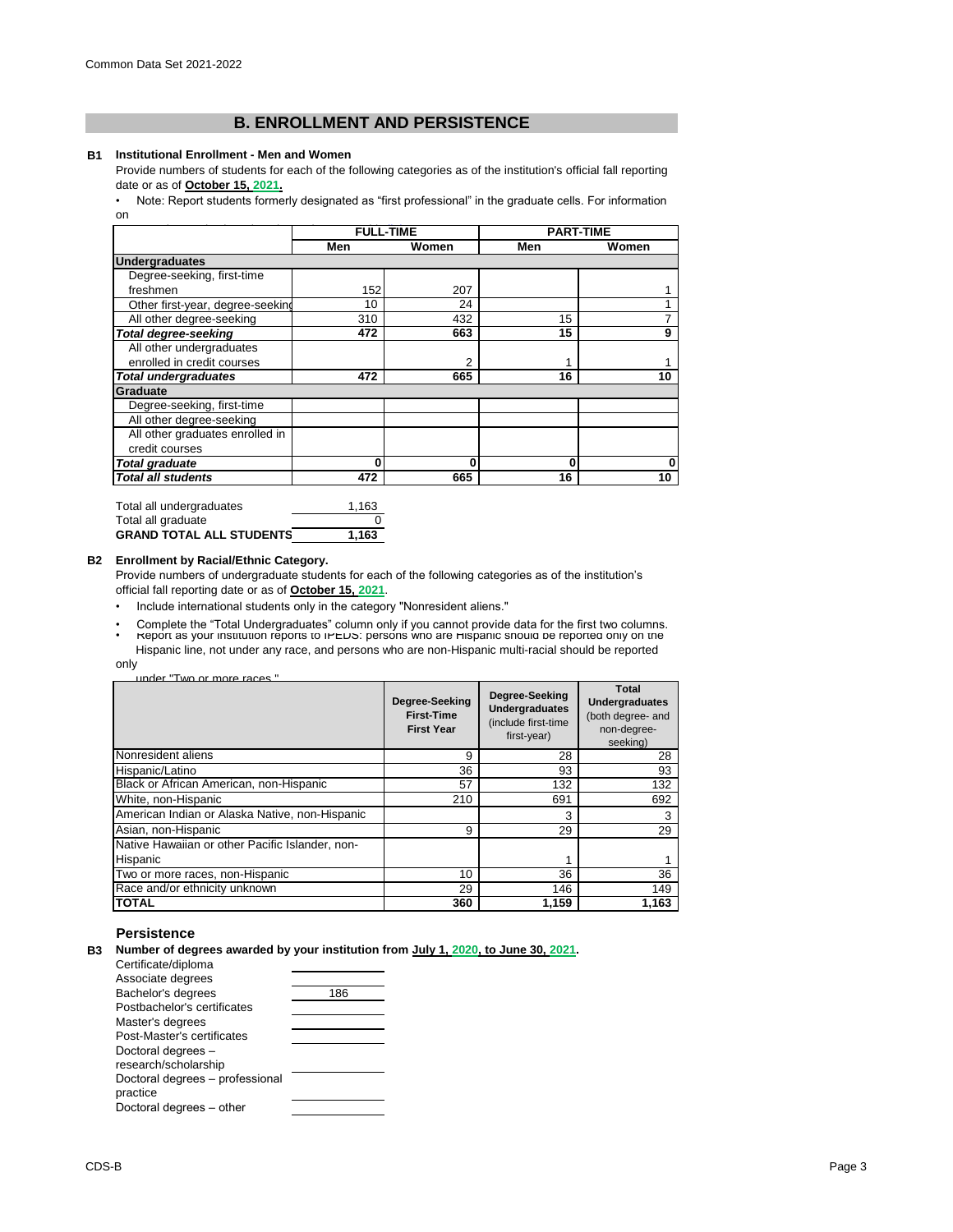# **B4-B21: Graduation Rates**

The items in this section correspond to data elements collected by the IPEDS Web-based Data Collection

System's Graduation Rate Survey (GRS).<br>• For complete instructions and definitions of data elements, see the IPEDS GRS Forms and .

Instructions

 for the 2021-2022 Survey. https://nces.ed.gov/ipeds/use-the-data/survey-components/9/graduationrates

### **In the following section for bachelor's or equivalent programs, please disaggregate the Fall 2014 and Fall 2015 cohorts (formerly CDS B4-B11) into four groups:**

- Students who received a Federal Pell Grant\*
- Recipients of a subsidized Stafford Loan who did not receive a Pell Grant
- Students who did not receive either a Pell Grant or a subsidized Stafford Loan
- Total (all students, regardless of Pell Grant or subsidized loan status)

\*Students who received both a Federal Pell Grant and a subsidized Stafford Loan should be reported in the "Recipients of a Federal Pell Grant" column.

For each graduation rate grid below, the numbers in the first three columns for Questions A-G should sum to the cohort total in the fourth column (formerly CDS B4-B11).

### **For Bachelor's or Equivalent Programs**

Please provide data for the **Fall 2015** cohort if available. If Fall 2015 cohort data are not available, provide data for the **Fall 2014** cohort.

| Fall 2015 Cohort |
|------------------|
| Recipients of a  |

|   |                                                                                                                                                                                                                                                                                                 | Recipients of a<br><b>Federal Pell</b><br>Grant | Recipients of a<br><b>Subsidized</b><br><b>Stafford Loan</b><br>who did not<br>receive a Pell<br>Grant | Students who did<br>not receive either<br>a Pell Grant or a<br>subsidized<br><b>Stafford Loan</b> | Total<br>(sum of 3 columns<br>to the left) |
|---|-------------------------------------------------------------------------------------------------------------------------------------------------------------------------------------------------------------------------------------------------------------------------------------------------|-------------------------------------------------|--------------------------------------------------------------------------------------------------------|---------------------------------------------------------------------------------------------------|--------------------------------------------|
| A | Initial 2015 cohort of first-time, full-<br>time, bachelor's (or equivalent)<br>degree-seeking undergraduate<br>students                                                                                                                                                                        | 121                                             | 89                                                                                                     | 81                                                                                                | 291                                        |
| в | Of the initial 2015 cohort, how many<br>did not persist and did not graduate<br>for the following reasons:<br>• Deceased<br>• Permanently Disabled<br>• Armed Forces<br>• Foreign Aid Service of the Federal<br>Government<br>• Official church missions<br>• Report Total Allowable Exclusions | $\Omega$                                        | 0                                                                                                      | 0                                                                                                 | 0                                          |
| C | Final 2015 cohort, after adjusting for<br>allowable exclusions                                                                                                                                                                                                                                  | 121                                             | 89                                                                                                     | 81                                                                                                | 291                                        |
| D | Of the initial 2015 cohort, how many<br>completed the program in four years<br>or less (by Aug. 31, 2019)                                                                                                                                                                                       | 51                                              | 56                                                                                                     | 47                                                                                                | 154                                        |
| Е | Of the initial 2015 cohort, how many<br>completed the program in more than<br>four years but in five years or less<br>(after Aug. 31, 2019 and by Aug. 31,<br>2020)                                                                                                                             | 3                                               | 3                                                                                                      | 3                                                                                                 | 9                                          |
| F | Of the initial 2015 cohort, how many<br>completed the program in more than<br>five years but in six years or less<br>(after Aug. 31, 2020 and by Aug. 31,<br>2021)                                                                                                                              | 2                                               |                                                                                                        |                                                                                                   | $\overline{2}$                             |
| G | Total graduating within six years<br>(sum of lines D, E, and F)                                                                                                                                                                                                                                 | 56                                              | 59                                                                                                     | 50                                                                                                | 165                                        |
| н | Six-year graduation rate for 2015<br>cohort (G divided by C)                                                                                                                                                                                                                                    | 0.462809917                                     | 0.662921348                                                                                            | 0.617283951                                                                                       | 0.567010309                                |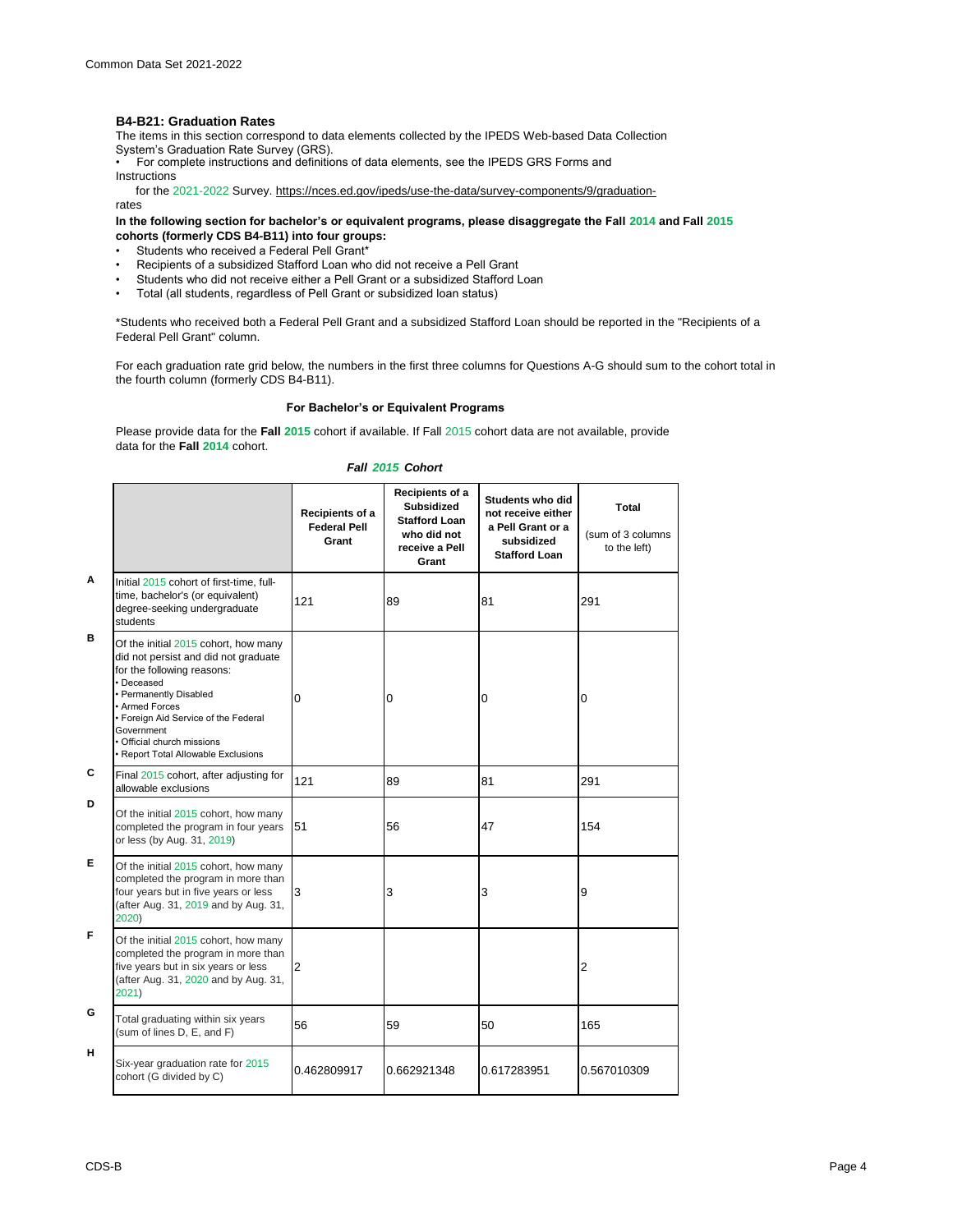|   |                                                                                                                                                                                                                                                                                                 | Recipients of a<br><b>Federal Pell</b><br>Grant | Recipients of a<br><b>Subsidized</b><br><b>Stafford Loan</b><br>who did not<br>receive a Pell<br>Grant | Students who did<br>not receive either<br>a Pell Grant or a<br>subsidized<br><b>Stafford Loan</b> | Total<br>(sum of 3 columns<br>to the left) |
|---|-------------------------------------------------------------------------------------------------------------------------------------------------------------------------------------------------------------------------------------------------------------------------------------------------|-------------------------------------------------|--------------------------------------------------------------------------------------------------------|---------------------------------------------------------------------------------------------------|--------------------------------------------|
| A | Initial 2014 cohort of first-time, full-<br>time, bachelor's (or equivalent)<br>degree-seeking undergraduate<br>students                                                                                                                                                                        |                                                 |                                                                                                        |                                                                                                   | $\Omega$                                   |
| в | Of the initial 2014 cohort, how many<br>did not persist and did not graduate<br>for the following reasons:<br>• Deceased<br>• Permanently Disabled<br>• Armed Forces<br>• Foreign Aid Service of the Federal<br>Government<br>· Official church missions<br>· Report Total Allowable Exclusions |                                                 |                                                                                                        |                                                                                                   | $\mathbf 0$                                |
| C | Final 2014 cohort, after adjusting for<br>allowable exclusions                                                                                                                                                                                                                                  | $\Omega$                                        | $\Omega$                                                                                               | $\Omega$                                                                                          | $\Omega$                                   |
| D | Of the initial 2014 cohort, how many<br>completed the program in four years<br>or less (by Aug. 31, 2018)                                                                                                                                                                                       |                                                 |                                                                                                        |                                                                                                   | $\Omega$                                   |
| Е | Of the initial 2014 cohort, how many<br>completed the program in more than<br>four years but in five years or less<br>(after Aug. 31, 2018 and by Aug. 31,<br>2019)                                                                                                                             |                                                 |                                                                                                        |                                                                                                   | $\mathbf 0$                                |
| F | Of the initial 2014 cohort, how many<br>completed the program in more than<br>five years but in six years or less<br>(after Aug. 31, 2019 and by Aug. 31,<br>2020)                                                                                                                              |                                                 |                                                                                                        |                                                                                                   | $\mathbf 0$                                |
| G | Total graduating within six years<br>(sum of lines D, E, and F)                                                                                                                                                                                                                                 | 0                                               | 0                                                                                                      | $\mathbf 0$                                                                                       | $\mathbf 0$                                |
| н | Six-year graduation rate for 2014<br>cohort (G divided by C)                                                                                                                                                                                                                                    | #DIV/0!                                         | #DIV/0!                                                                                                | #DIV/0!                                                                                           | #DIV/0!                                    |

# *Fall 2014 Cohort*

### **For Two-Year Institutions**

Please provide data for the **2018** cohort if available. If **2018** cohort data are not available, provide data for the **2017** cohort.

|            |                                                                                                                                                                                                                                                                                                                | 2018 Cohort | 2017 Cohort |
|------------|----------------------------------------------------------------------------------------------------------------------------------------------------------------------------------------------------------------------------------------------------------------------------------------------------------------|-------------|-------------|
| <b>B12</b> | Initial cohort, total of first-time, full-time degree/certificate-seeking students:                                                                                                                                                                                                                            |             |             |
|            | <b>B13</b> Of the initial cohort, how many did not persist and did not graduate for the<br>following reasons:<br>• Death<br>• Permanently Disability<br>· Service in the armed forces.<br>• Foreign aid service of the federal government<br>• Official church missions<br>· Report total allowable exclusions |             |             |
|            | <b>B14</b> Final cohort, after adjusting for allowable exclusions:                                                                                                                                                                                                                                             | 0           | $\Omega$    |
| <b>B15</b> | Completers of programs of less than two years duration (total):                                                                                                                                                                                                                                                |             |             |
|            | <b>B16</b> Completers of programs of less than two years within 150 percent of normal<br>time:                                                                                                                                                                                                                 |             |             |
| B17        | Completers of programs of at least two but less than four years (total):                                                                                                                                                                                                                                       |             |             |
|            | <b>B18</b> Completers of programs of at least two but less than four-years within 150<br>percent of normal time:                                                                                                                                                                                               |             |             |
| B19        | Total transfers-out (within three years) to other institutions:                                                                                                                                                                                                                                                |             |             |
| <b>B20</b> | Total transfers to two-year institutions:                                                                                                                                                                                                                                                                      |             |             |
| <b>B21</b> | Total transfers to four-year institutions:                                                                                                                                                                                                                                                                     |             |             |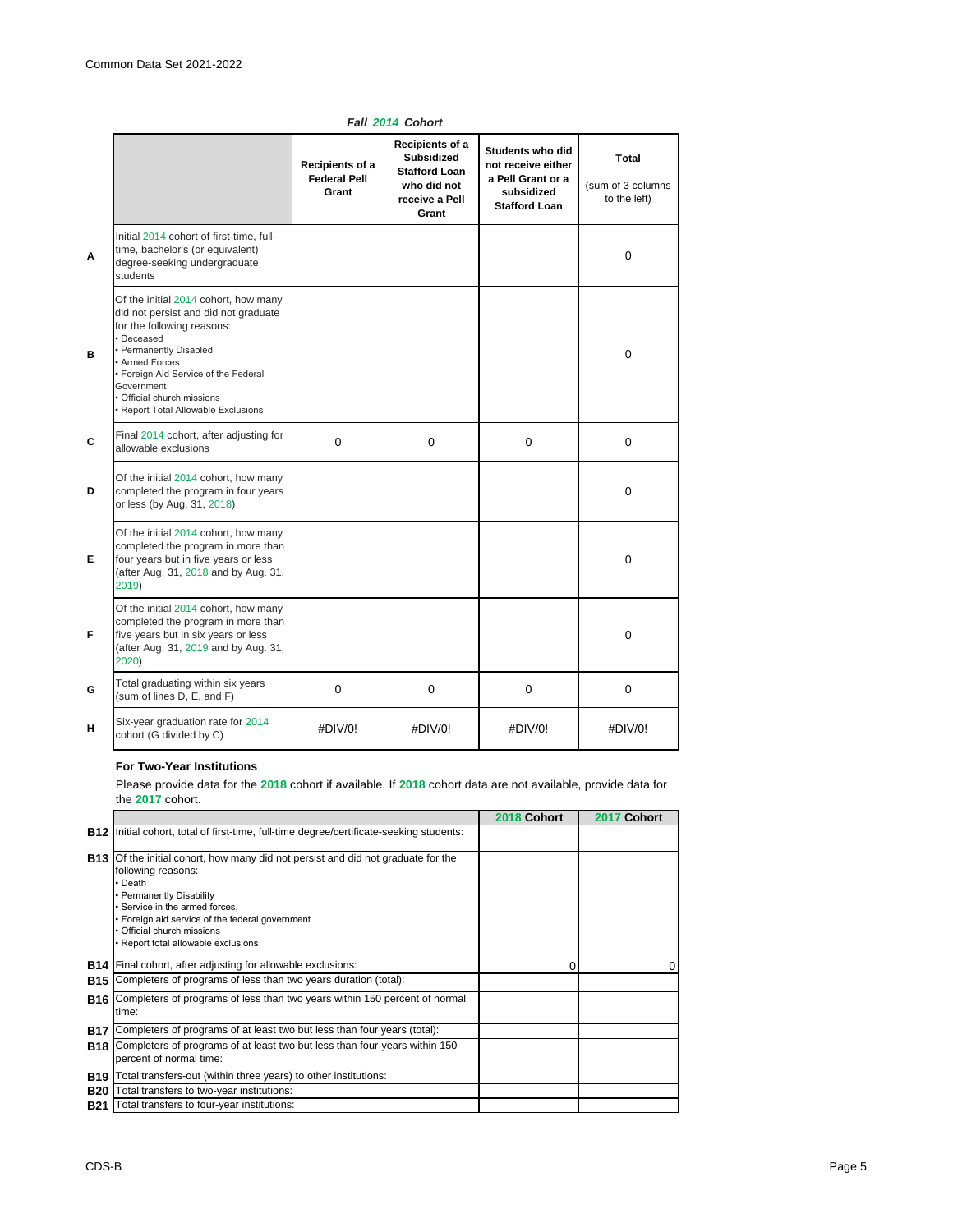### **B22. Retention Rates**

Report for the cohort of all full-time, first-time bachelor's (or equivalent) degree-seeking undergraduate students who entered in Fall 2020 (or the preceding summer term).

- The initial cohort may be adjusted for students who departed for the following reasons:
	- \* Death
	- \* Permanent Disability
	- \* Service in the armed forces
	- \* Foreign aid service of the federal government
	- \* Official church missions
	- \* No other adjustments to the initial cohort should be made.
- **B22** For the cohort of all full-time bachelor's (or equivalent) degree-seeking undergraduate students who entered your institution as freshmen in Fall 2020 (or the preceding summer term), what percentage was enrolled at your institution as of the date your institution calculates its official enrollment in Fall 2021.

62.70%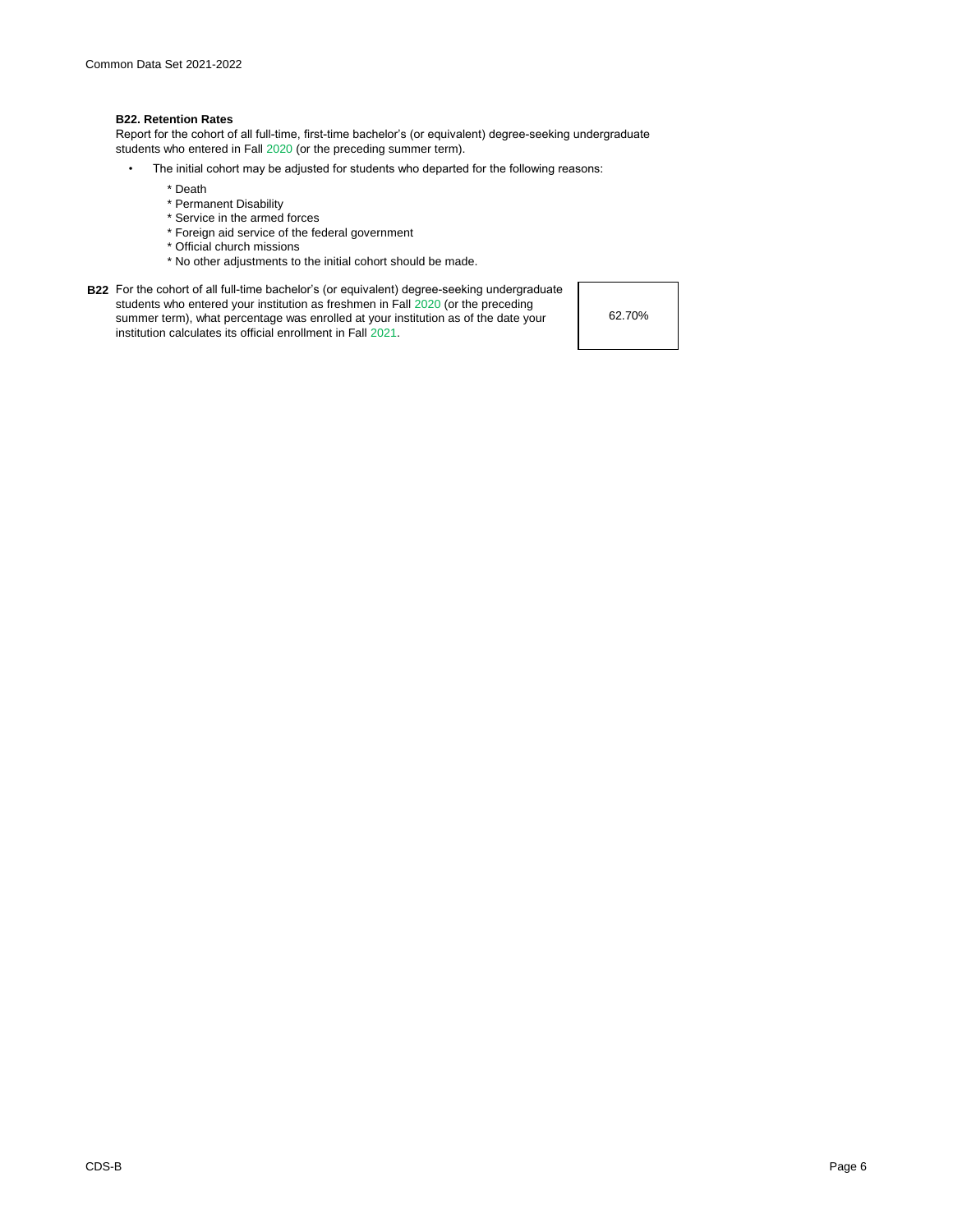# **C. FIRST-TIME, FIRST-YEAR (FRESHMAN) ADMISSION**

# **C1-C2: Applications**

- **C1 First-time, first-year (freshman) students:** Provide the number of degree-seeking, first-time, first-year students who applied, were admitted, and enrolled (full- or part-time) in **Fall 2021**.
	- Include early decision, early action, and students who began studies during summer in this cohort.
	- Applicants should include only those students who fulfilled the requirements for consideration for admission (i.e., who completed actionable applications) and who have been notified of one of the following actions: admission, non-admission, placement on waiting list, or application withdrawn (by applicant or institution).

Since the total may include students who did not provide gender data, the detail need not sum to the total.

| Total first-time, first-year (freshman) men who applied               | 1284 |
|-----------------------------------------------------------------------|------|
| Total first-time, first-year (freshman) women who applied             | 2110 |
|                                                                       |      |
| Total first-time, first-year (freshman) men who were admitted         | 1200 |
| Total first-time, first-year (freshman) women who were admitted       | 2045 |
|                                                                       |      |
| Total full-time, first-time, first-year (freshman) men who enrolled   | 152  |
| Total part-time, first-time, first-year (freshman) men who enrolled   |      |
|                                                                       |      |
| Total full-time, first-time, first-year (freshman) women who enrolled | 207  |
| Total part-time, first-time, first-year (freshman) women who enrolled | 0    |
|                                                                       |      |
| Total first-time, first-year (degree-seeking) who applied             | 3394 |
| Total first-time, first-year (degree-seeking) who were admitted       | 3245 |
| Total first-time, first-year (degree-seeking) who enrolled            | 360  |

### **C2 Freshman wait-listed students**

Students who met admission requirements but whose final admission was contingent on space availability

Do you have a policy of placing students on a waiting list?

| Yes | No |
|-----|----|
|     |    |

If yes, please answer the questions below for **Fall 2021** admissions:

| <b>WAITING LIST</b>                                             | <b>TOTAL</b> |
|-----------------------------------------------------------------|--------------|
| Number of qualified applicants offered a place on waiting list: |              |
| Number accepting a place on the waiting list:                   |              |
| Number of wait-listed students admitted:                        |              |

Is your waiting list ranked?

If yes, do you release that information to students? Do you release that information to school counselors?

| Yes | No |
|-----|----|
|     |    |
|     |    |

# **C3-C5: Admission Requirements**

#### **C3 High school completion requirement**

Check the appropriate box to identify your high school completion requirement for degree-seeking

High school diploma is required and GED is accepted

High school diploma is required and GED is not accepted

High school diploma or equivalent is not required

|  | the control of the control of |  |
|--|-------------------------------|--|
|  | Χ                             |  |
|  |                               |  |
|  |                               |  |
|  |                               |  |

#### **C4 Does your institution require or recommend a general college-preparatory program for degree-**

| Require   |  |
|-----------|--|
| Recommend |  |

Neither require nor recommend

| X |  |
|---|--|
|   |  |
|   |  |

**C5 Distribution of high school units required and/or recommended.** Specify the distribution of academic

|                      | <b>Units</b> | <b>Units</b> |
|----------------------|--------------|--------------|
|                      | Required     | Recommended  |
| Total academic units |              |              |
| English              |              |              |
| <b>Mathematics</b>   |              |              |
| Science              |              |              |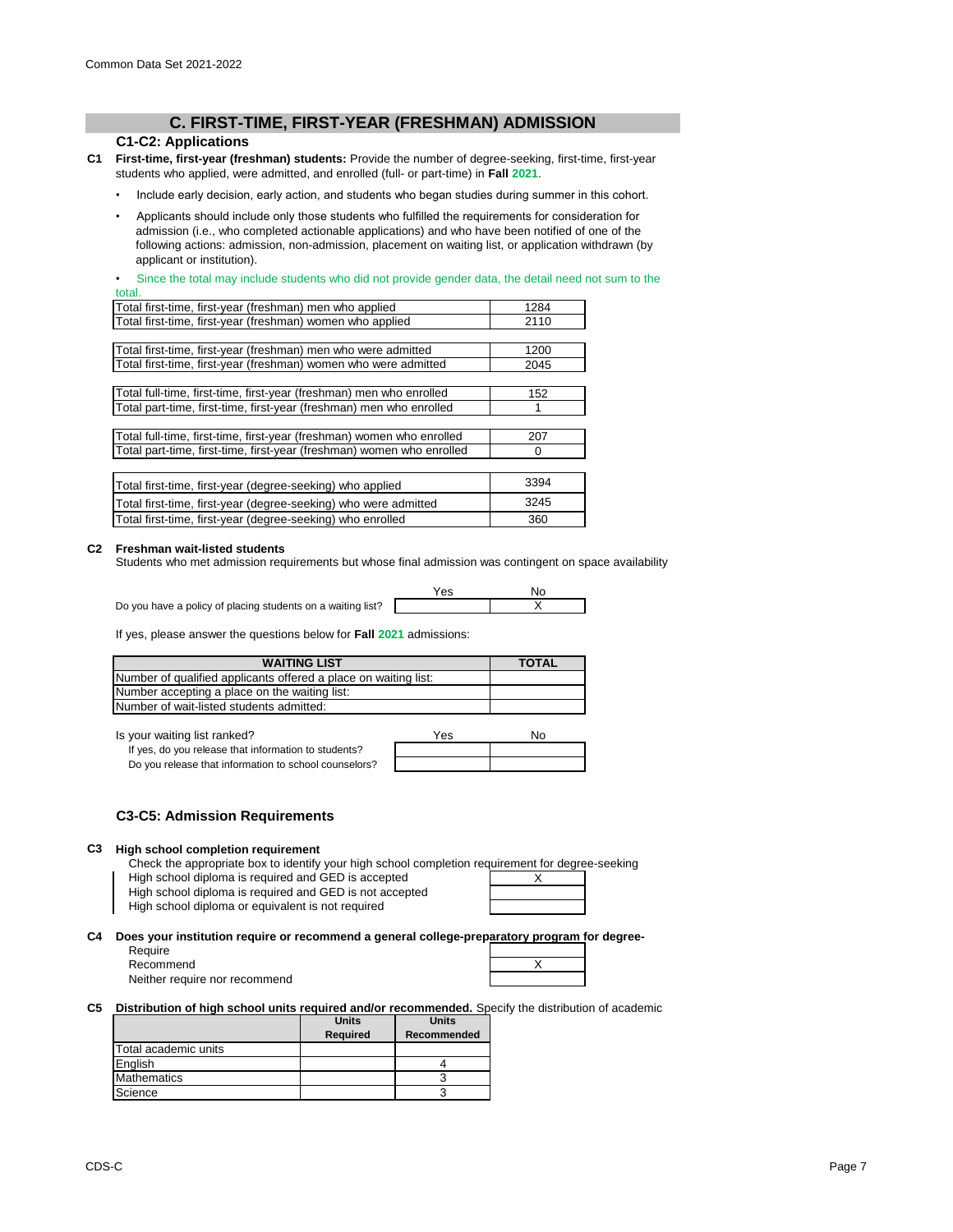| Of these, units that must be<br>lab |   |
|-------------------------------------|---|
| Foreign language                    | 3 |
| Social studies                      | 2 |
|                                     |   |
| History                             | 2 |
| Academic electives                  |   |
| <b>Computer Science</b>             |   |
|                                     |   |
| Visual/Performing Arts              |   |
| Other (specify)                     |   |
|                                     |   |

# **C6-C7: Basis for Selection**

**C6** Do you have an open admission policy, under which virtually all secondary school graduates or students Open admission policy as described above for all students

other (explain): Open admission policy as described above for most students, but- selective admission for out-of-state students selective admission to some programs

| a a shekara |  |
|-------------|--|
|             |  |
|             |  |
|             |  |

#### **C7 Relative importance of each of the following academic and nonacademic factors in your first-time,**

|                                     | <b>Very Important</b> | Important | <b>Considered</b> | <b>Not Considered</b> |
|-------------------------------------|-----------------------|-----------|-------------------|-----------------------|
| Academic                            |                       |           |                   |                       |
| Rigor of secondary school<br>record | X                     |           |                   |                       |
| Class rank                          |                       |           | X                 |                       |
| Academic GPA                        | X                     |           |                   |                       |
| Standardized test scores            |                       |           | X                 |                       |
| <b>Application Essay</b>            |                       |           | X                 |                       |
| Recommendation(s)                   |                       |           | X                 |                       |
| <b>Nonacademic</b>                  |                       |           |                   |                       |
| Interview                           |                       |           | X                 |                       |
| <b>Extracurricular activities</b>   |                       | X         | X                 |                       |
| Talent/ability                      |                       |           | x                 |                       |
| Character/personal qualities        |                       | X         |                   |                       |
| First generation                    |                       |           |                   | X                     |
| Alumni/ae relation                  | X                     |           |                   |                       |
| Geographical residence              |                       |           |                   | X                     |
| State residency                     |                       |           |                   | X                     |
| Religious affiliation/commitment    |                       |           |                   | X                     |
| Racial/ethnic status                |                       |           |                   | X                     |
| Volunteer work                      |                       | X         |                   |                       |
| Work experience                     |                       | X         |                   |                       |
| Level of applicant's interest       |                       |           | X                 |                       |

# **C8: SAT and ACT Policies**

### **Entrance exams**

|                                                                                   | Yes | No |
|-----------------------------------------------------------------------------------|-----|----|
| Does your institution make use of SAT, ACT, or SAT Subject Test                   |     |    |
| scores in <b>admission</b> decisions for first-time, first-vear, degree-seeking I |     |    |

#### **C8A** If yes, place check marks in the appropriate boxes below to reflect your institution's policies for use in

|                              | <b>ADMISSION</b> |           |                         |                    |             |
|------------------------------|------------------|-----------|-------------------------|--------------------|-------------|
|                              | Require          | Recommend | <b>Require for Some</b> | <b>Consider if</b> | <b>Not</b>  |
|                              |                  |           |                         | <b>Submitted</b>   | <b>Used</b> |
| <b>SAT or ACT</b>            |                  |           |                         |                    |             |
| <b>ACT Only</b>              |                  |           |                         |                    |             |
|                              |                  |           |                         |                    |             |
|                              |                  |           |                         |                    |             |
| <b>SAT Only</b>              |                  |           |                         |                    |             |
| SAT and SAT Subject Tests or |                  |           |                         |                    |             |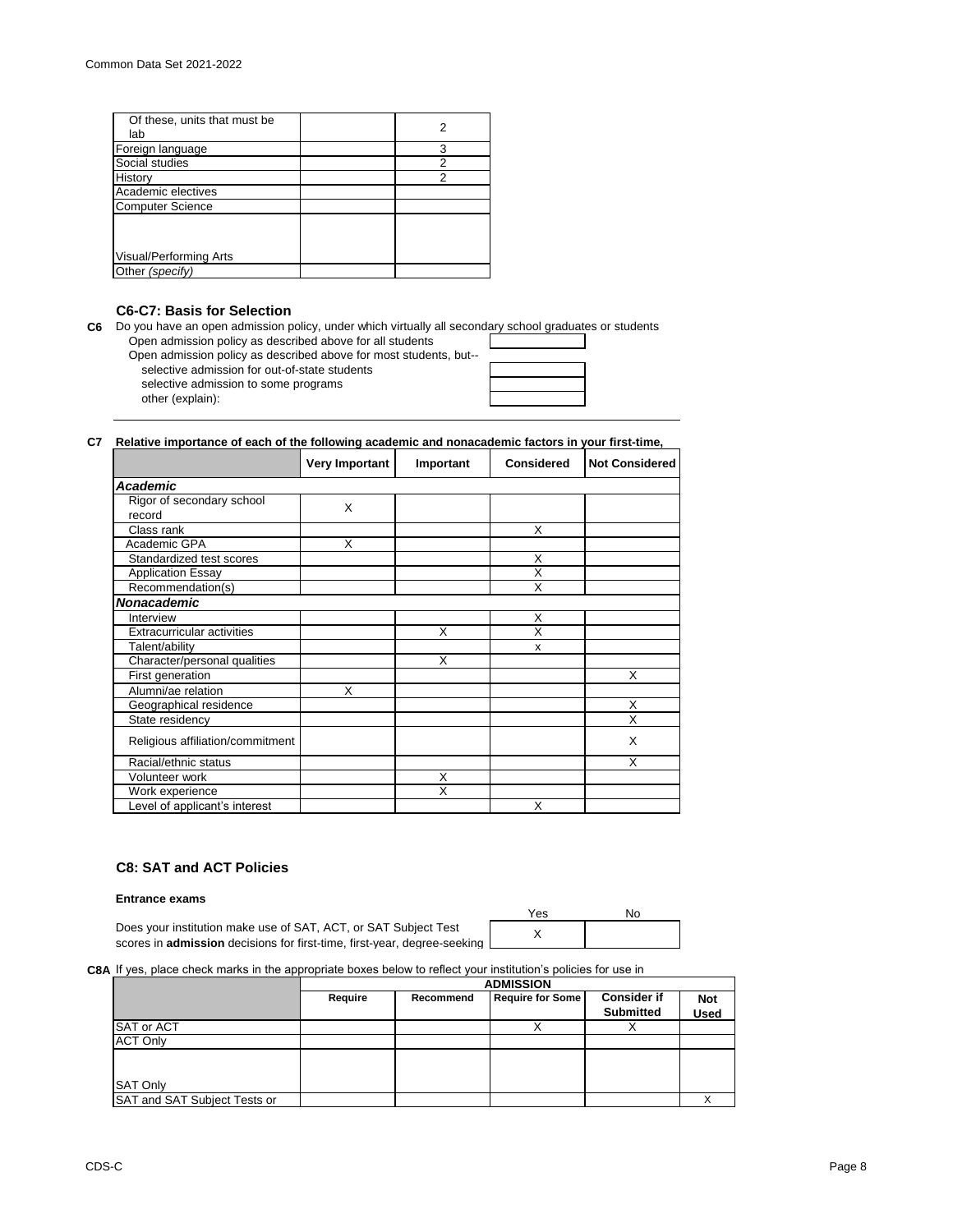| יי<br> |  |  |  |
|--------|--|--|--|

**C8B** If your institution will make use of the ACT in admission decisions for first-time, first-year, degree-seeking applicants

| ACT with writing required    |  |
|------------------------------|--|
| ACT with writing recommended |  |

ACT with or without writing accepted X

| C8B If your institution will make use of the SAT in admission decisions for first-time, first-year, degree-seeking applicants |
|-------------------------------------------------------------------------------------------------------------------------------|
| for Fall 2023 please indicate which ONE of the following applies (regardless of whether the Essay score will be used          |
| in the admissions process):                                                                                                   |

| SAT with Essay component required            |  |
|----------------------------------------------|--|
| SAT with Essay component recommended         |  |
| SAT with or without Essay component accepted |  |

**C8C** Please indicate how your institution will use the SAT or ACT essay component; check all that apply.

|                                                   | <b>SAT essay</b> | <b>ACT essay</b> |
|---------------------------------------------------|------------------|------------------|
| For admission                                     |                  |                  |
| For placement                                     |                  |                  |
| For advising                                      |                  |                  |
| In place of an application essay                  |                  |                  |
| As a validity check on the<br>application process |                  |                  |
| No college policy as of now                       |                  |                  |
| Not using essay component                         |                  |                  |

**C8D** In addition, does your institution use applicants' test scores for academic advising?

| $\sim$<br>v<br>۰. |  |
|-------------------|--|
|                   |  |

| Yes |  |
|-----|--|
| No  |  |
|     |  |

**C8E** Latest date by which SAT or ACT scores must be received for fall-term admission

Latest date by which SAT Subject Test scores must be received for fall-term admission

1-May

- **C8F** If necessary, use this space to clarify your test policies (e.g., if tests are recommended for some
- **C8G** Please indicate which tests your institution uses for **placement (e.g., state tests):**

| <b>SAT</b>               |  |
|--------------------------|--|
| ACT                      |  |
| <b>SAT Subject Tests</b> |  |
| AP                       |  |
| <b>CLEP</b>              |  |
| Institutional Exam       |  |
| State Exam (specify):    |  |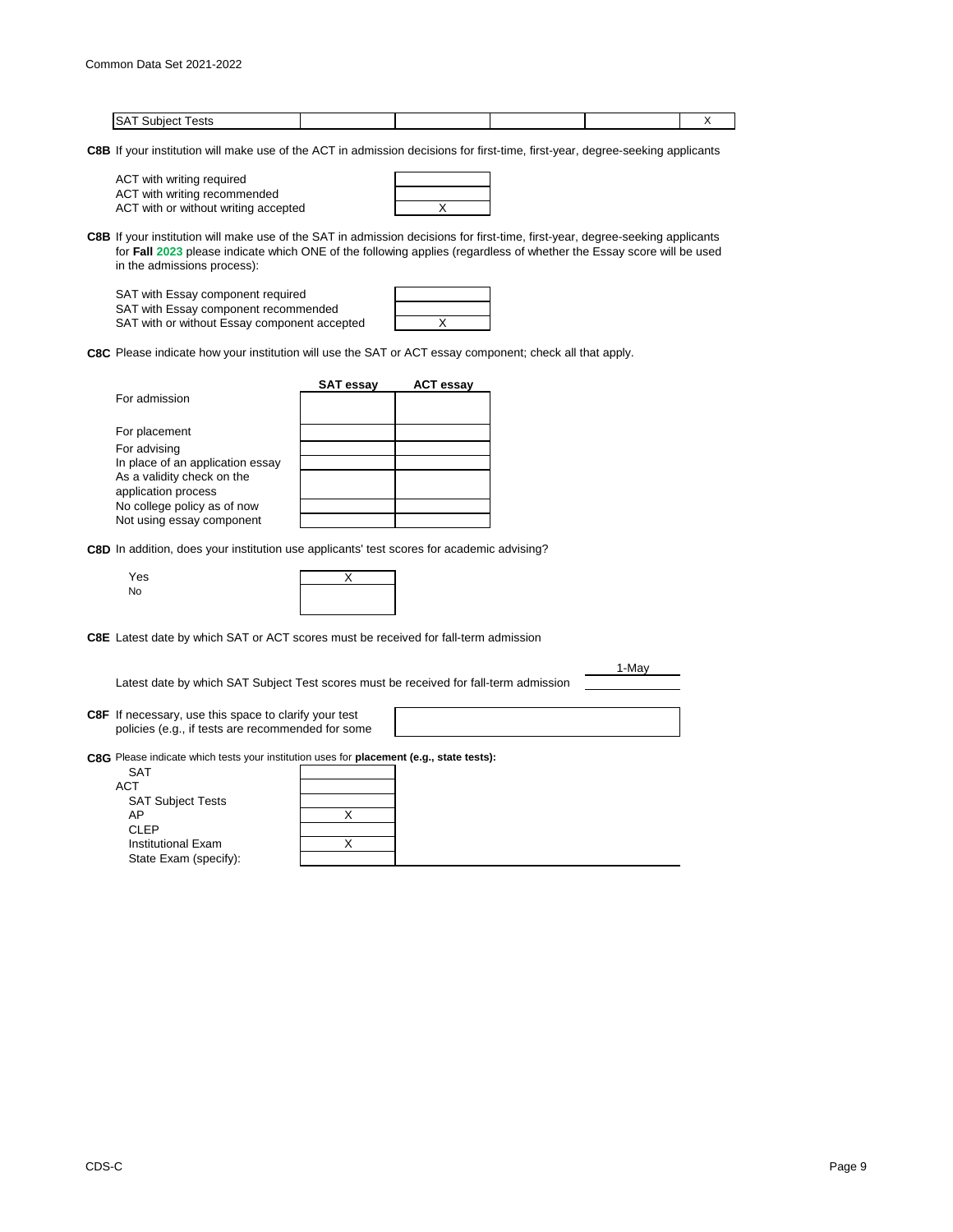# **C9-C12: Freshman Profile**

Provide information for **ALL enrolled, degree-seeking, full-time and part-time, first-time, first-year (freshman) students** enrolled in **Fall 2021**, including students who began studies during summer, international students/nonresident aliens, and students admitted under special arrangements.

- **C9 Percent and number of first-time, first-year (freshman) students enrolled in Fall 2021 who submitted national standardized (SAT/ACT) test scores.**
	- Include information for **ALL enrolled, degree-seeking, first-time, first-year (freshman) students who submitted test scores.**
	- Do not include partial test scores (e.g., mathematics scores but not critical reading for a category of
	- Do not convert SAT scores to ACT scores and vice versa.
	- If a student submitted multiple sets of scores for a single test, report this information according to how **•** If you consider the highest scores from either submission, use the highest combination of scores
		- If you average the scores, use the average to report the scores.

|                       | Percent | Number |  |
|-----------------------|---------|--------|--|
| Submitting SAT Scores |         |        |  |
| Submitting ACT Scores |         |        |  |

**For each assessment listed below, report the score that represents the 25th percentile (the score that 25 percent of the freshman population scored at or below) and the 75th percentile score (the score that 25 percent scored at or above).**

| <b>Assessment</b>              | 25th Percentile   75th Percentile |
|--------------------------------|-----------------------------------|
| <b>SAT Composite</b>           |                                   |
| SAT Evidence-Based Reading and |                                   |
| Writing                        |                                   |
| <b>SAT Math</b>                |                                   |
| <b>ACT Composite</b>           |                                   |
| <b>ACT Math</b>                |                                   |
| <b>ACT English</b>             |                                   |
| <b>ACT Writing</b>             |                                   |

**Percent of first-time, first-year (freshman) students with scores in each range:**

| <b>Score Range</b>   | <b>SAT Evidence-</b><br><b>Based Reading</b><br>and Writing | <b>SAT Math</b> |
|----------------------|-------------------------------------------------------------|-----------------|
| 700-800              |                                                             |                 |
| 600-699              |                                                             |                 |
| 500-599              |                                                             |                 |
| 400-499              |                                                             |                 |
| 300-399              |                                                             |                 |
| 200-299              |                                                             |                 |
| Totals should = 100% | 0.00%                                                       | 0.00%           |

| <b>Score Range</b>      | <b>SAT Composite</b> |
|-------------------------|----------------------|
| 1400-1600               |                      |
| 1200-1399               |                      |
| 1000-1199               |                      |
| 800-999                 |                      |
| 600-799                 |                      |
| 400-599                 |                      |
| Totals should = $100\%$ | 0.00%                |

| <b>Score Range</b> | <b>ACT Composite</b> | <b>ACT English</b> | <b>ACT Math</b> |
|--------------------|----------------------|--------------------|-----------------|
| $30-36$            |                      |                    |                 |
| 24-29              |                      |                    |                 |
| 18-23              |                      |                    |                 |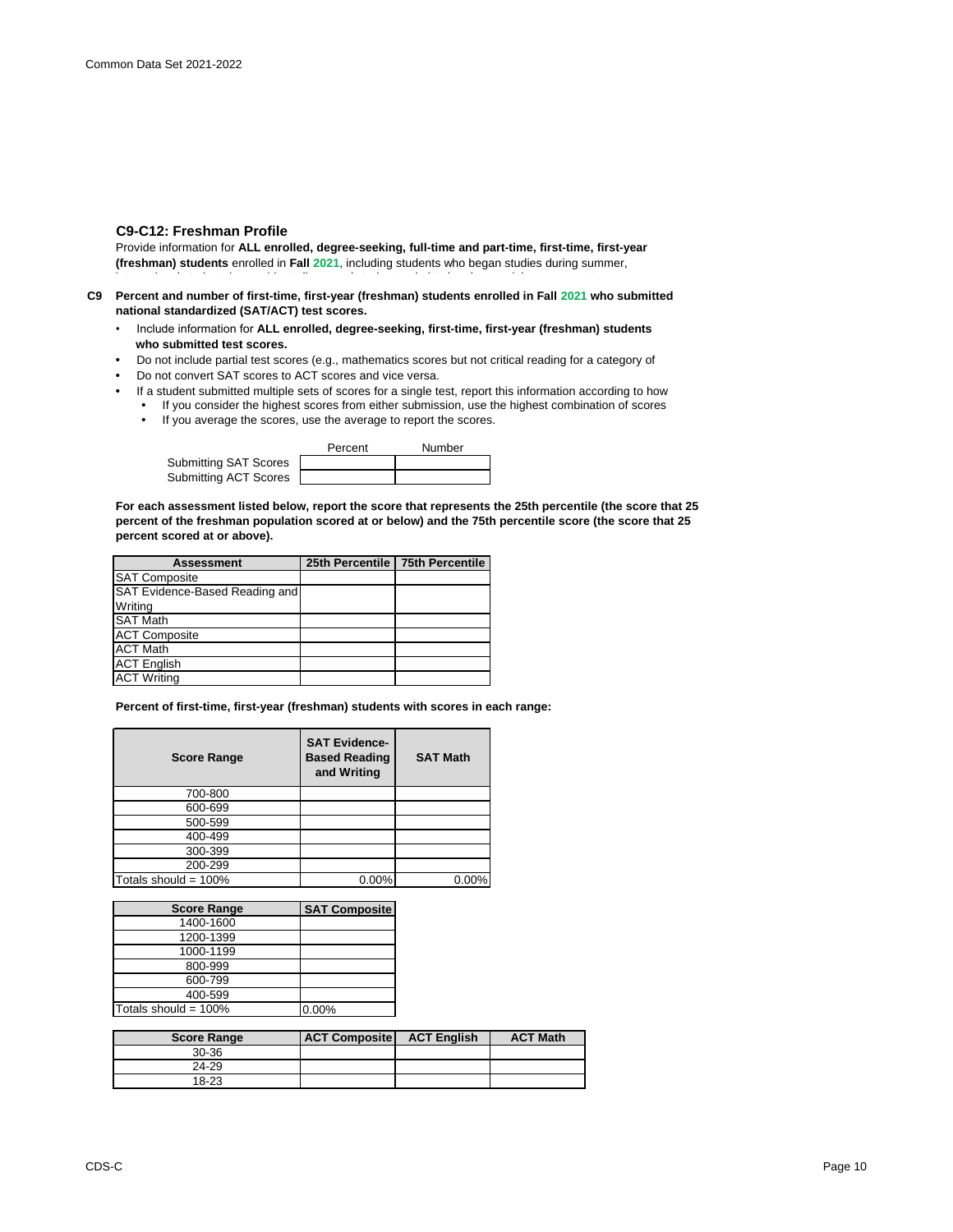high school class rank: the class rank: the class rank: the class rank: the class rank: the class rank: the cla

| $12 - 17$                                                                                               |                   |          |                |                       |
|---------------------------------------------------------------------------------------------------------|-------------------|----------|----------------|-----------------------|
| $6 - 11$                                                                                                |                   |          |                |                       |
| Below 6                                                                                                 |                   |          |                |                       |
| Totals should = $100\%$                                                                                 | $0.00\%$          | $0.00\%$ | 0.00%          |                       |
| C10 Percent of all degree-seeking, first-time, first-year (freshman) students who had high school class |                   |          |                |                       |
|                                                                                                         | <b>Assessment</b> |          | <b>Percent</b> |                       |
| Percent in top tenth of high school graduating class                                                    |                   |          |                |                       |
| Percent in top quarter of high school graduating class                                                  |                   |          |                |                       |
| Percent in top half of high school graduating class                                                     |                   |          |                | Top half $+$          |
| Percent in bottom half of high school graduating class                                                  |                   |          |                |                       |
|                                                                                                         |                   |          |                | bottom half = $100\%$ |
| Percent in bottom quarter of high school graduating class                                               |                   |          |                |                       |
| Percent of total first-time, first-year (freshmen) students who submitted                               |                   |          |                |                       |

**C11 Percentage of all enrolled, degree-seeking, first-time, first-year (freshman) students who had high** 

| <b>Score Range</b>                        | <b>Percent</b> |
|-------------------------------------------|----------------|
| Percent who had GPA of 4.0                |                |
| Percent who had GPA between 3.75 and 3.99 |                |
| Percent who had GPA between 3.50 and 3.74 |                |
| Percent who had GPA between 3.25 and 3.49 |                |
| Percent who had GPA between 3.00 and 3.24 |                |
| Percent who had GPA between 2.50 and 2.99 |                |
| Percent who had GPA between 2.0 and 2.49  |                |
| Percent who had GPA between 1.0 and 1.99  |                |
| Percent who had GPA below 1.0             |                |
| Totals should = $100\%$                   |                |

| C12 Average high school GPA of all degree-seeking, first-time, first-year | $0.00\%$ |
|---------------------------------------------------------------------------|----------|
| Percent of total first-time, first-year (freshman) students who submitted | 0.00%    |

# **C13-C20: Admission Policies**

# **C13 Application Fee**

**If your institution has waived its application fee for the Fall 2022 admission cycle please select no.**

|                                                                                                       | Yes | No  |  |
|-------------------------------------------------------------------------------------------------------|-----|-----|--|
| Does your institution have an application fee?                                                        |     |     |  |
| Amount of application fe                                                                              |     |     |  |
|                                                                                                       | Yes | No. |  |
| Can it be waived for applicants with financial need?                                                  |     |     |  |
| If you have an application fee and an on-line application option, please indicate policy for students |     |     |  |
| Same fee                                                                                              |     |     |  |
| Free                                                                                                  |     |     |  |
| Reduced                                                                                               |     |     |  |
|                                                                                                       | Yes | No  |  |
| Can on-line application fee be waived for<br>applicants with financial need?                          |     |     |  |
| C14 Application closing date                                                                          | Yes | No  |  |
| Does your institution have an application closing                                                     |     |     |  |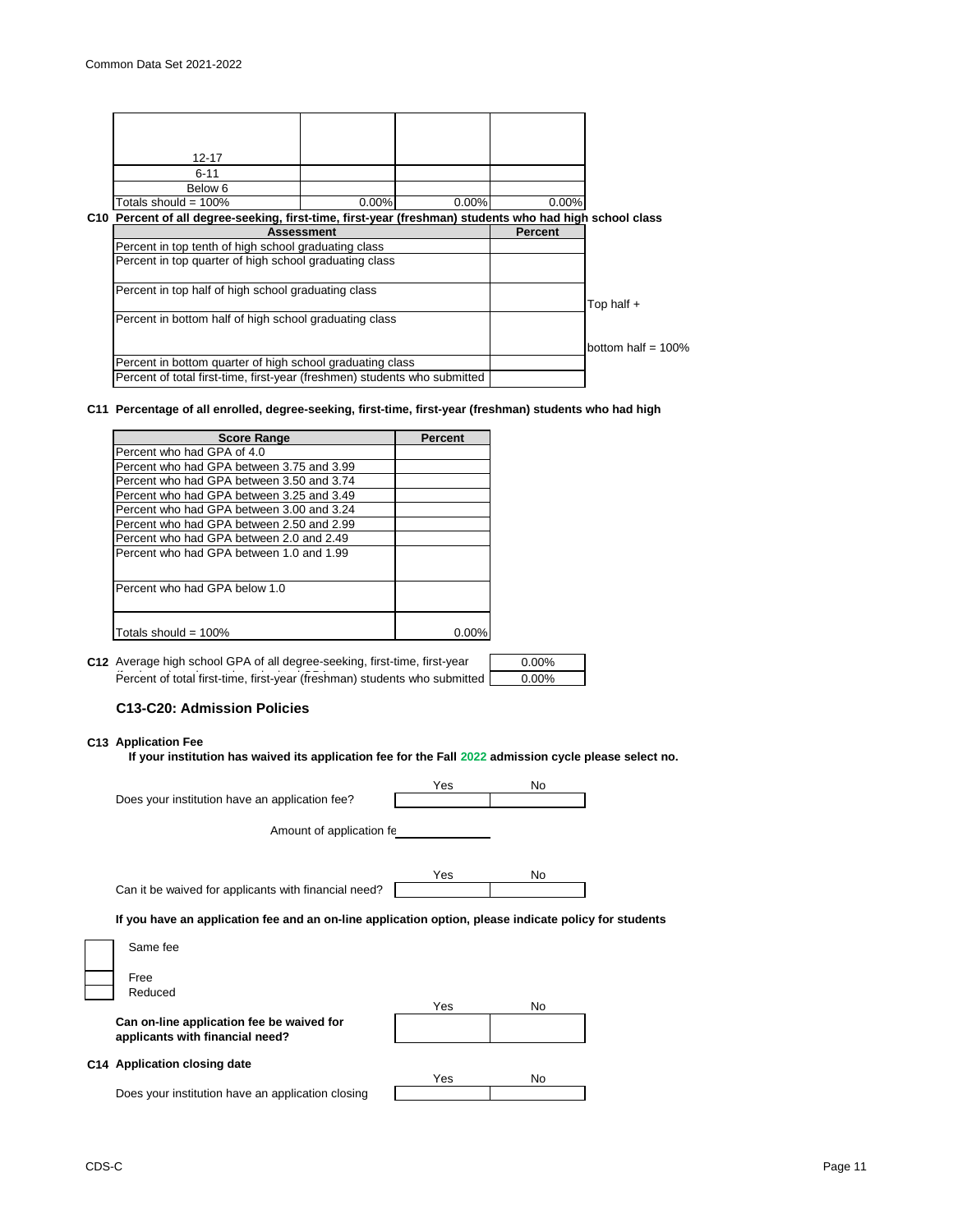|                                                                                                                               | Date                                                                                          |                              |     |
|-------------------------------------------------------------------------------------------------------------------------------|-----------------------------------------------------------------------------------------------|------------------------------|-----|
| Application closing date (fall)                                                                                               |                                                                                               |                              |     |
| <b>Priority Date</b>                                                                                                          |                                                                                               |                              |     |
|                                                                                                                               |                                                                                               |                              |     |
| C15 Are first-time, first-year students accepted for terms other than                                                         |                                                                                               | Yes                          | No. |
| C16 Notification to applicants of admission decision sent (fill in one only)                                                  |                                                                                               |                              |     |
| On a rolling basis beginning                                                                                                  |                                                                                               |                              |     |
| (date):                                                                                                                       |                                                                                               |                              |     |
| By (date):<br>Other:                                                                                                          |                                                                                               |                              |     |
| C17 Reply policy for admitted applicants (fill in one only)                                                                   |                                                                                               |                              |     |
| Must reply by (date):                                                                                                         |                                                                                               |                              |     |
| No set date<br>Must reply by May 1st or within                                                                                |                                                                                               | weeks if notified thereafter |     |
| Other:                                                                                                                        |                                                                                               |                              |     |
| Deadline for housing deposit (MMDD):<br>Amount of housing deposit:                                                            |                                                                                               |                              |     |
| Refundable if student does not enroll?                                                                                        |                                                                                               |                              |     |
| Yes, in full                                                                                                                  |                                                                                               |                              |     |
| Yes, in part                                                                                                                  |                                                                                               |                              |     |
| No                                                                                                                            |                                                                                               |                              |     |
| C18 Deferred admission                                                                                                        |                                                                                               | Yes                          | No  |
| Does your institution allow students to postpone enrollment after                                                             |                                                                                               |                              |     |
| If yes, maximum period of postponeme                                                                                          |                                                                                               |                              |     |
|                                                                                                                               |                                                                                               |                              |     |
| C19 Early admission of high school students                                                                                   |                                                                                               | Yes                          | No. |
| Does your institution allow high school students to enroll as full-time,                                                      |                                                                                               |                              |     |
| C20 Common Application: Question removed from CDS. (Initiated during 2006-2007 cycle)                                         |                                                                                               |                              |     |
|                                                                                                                               |                                                                                               |                              |     |
|                                                                                                                               |                                                                                               |                              |     |
| C21-C22: Early Decision and Early Action Plans                                                                                |                                                                                               |                              |     |
|                                                                                                                               |                                                                                               |                              |     |
| C21 Early Decision                                                                                                            |                                                                                               | Yes                          | No. |
| Does your institution offer an early decision plan (an admission plan<br>If "yes," please complete the following:             |                                                                                               |                              |     |
|                                                                                                                               | First or only early decision plan closing date                                                |                              |     |
|                                                                                                                               | First or only early decision plan notification date<br>Other early decision plan closing date |                              |     |
|                                                                                                                               | Other early decision plan notification date                                                   |                              |     |
| For the Fall 2021 entering class:<br>Number of early decision applications received by your institution                       |                                                                                               |                              |     |
| Number of applicants admitted under early decision plan<br>Please provide significant details about your early decision plan: |                                                                                               |                              |     |
|                                                                                                                               |                                                                                               |                              |     |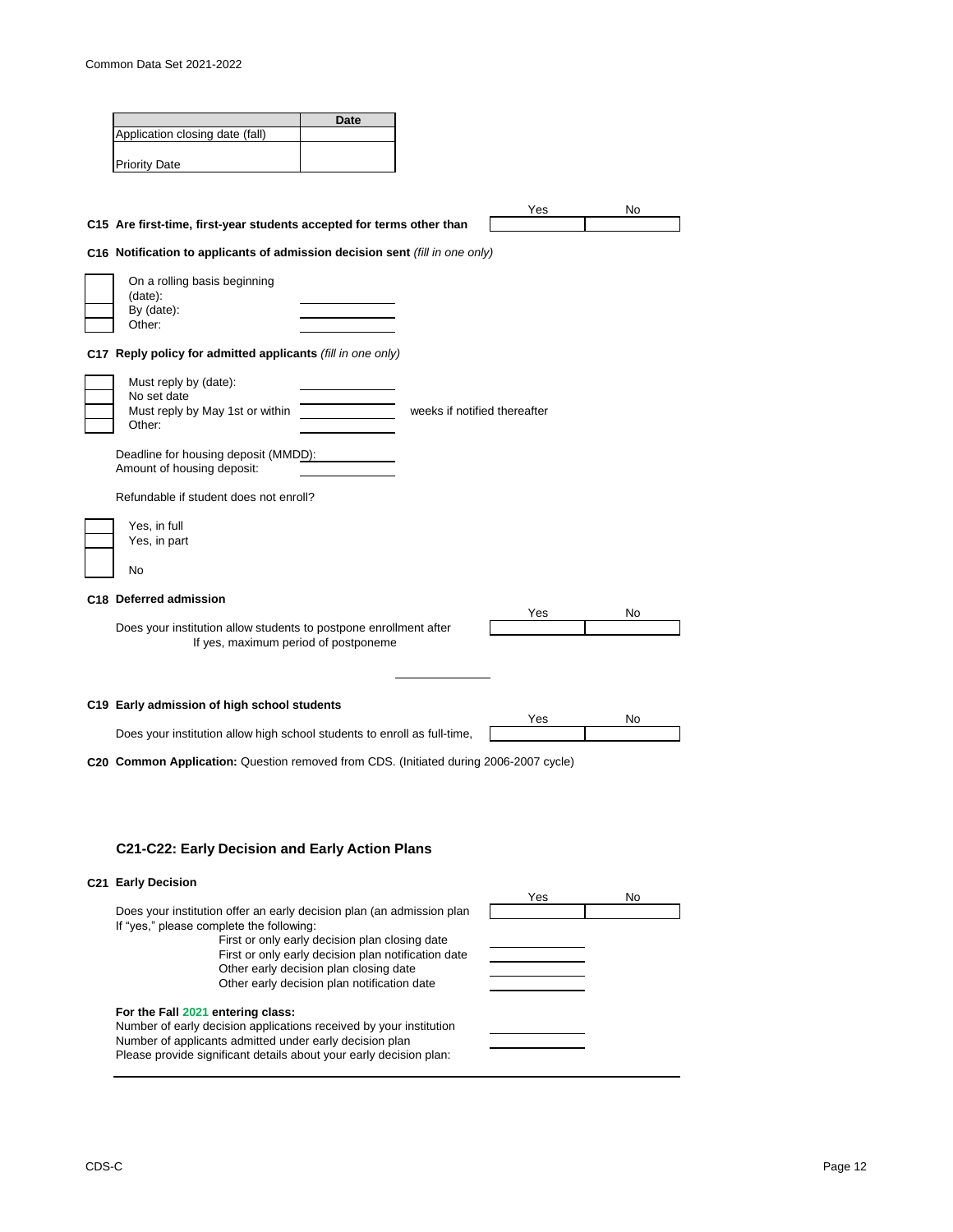# **C22 Early action**

|                                                                                                             | Yes | No |
|-------------------------------------------------------------------------------------------------------------|-----|----|
| Do you have a nonbinding early action plan whereby students are<br>If "yes," please complete the following: |     |    |
| Early action closing date                                                                                   |     |    |
| Early action notification date                                                                              |     |    |
|                                                                                                             | Yes | No |
| Is your early action plan a "restrictive" plan under which you limit                                        |     |    |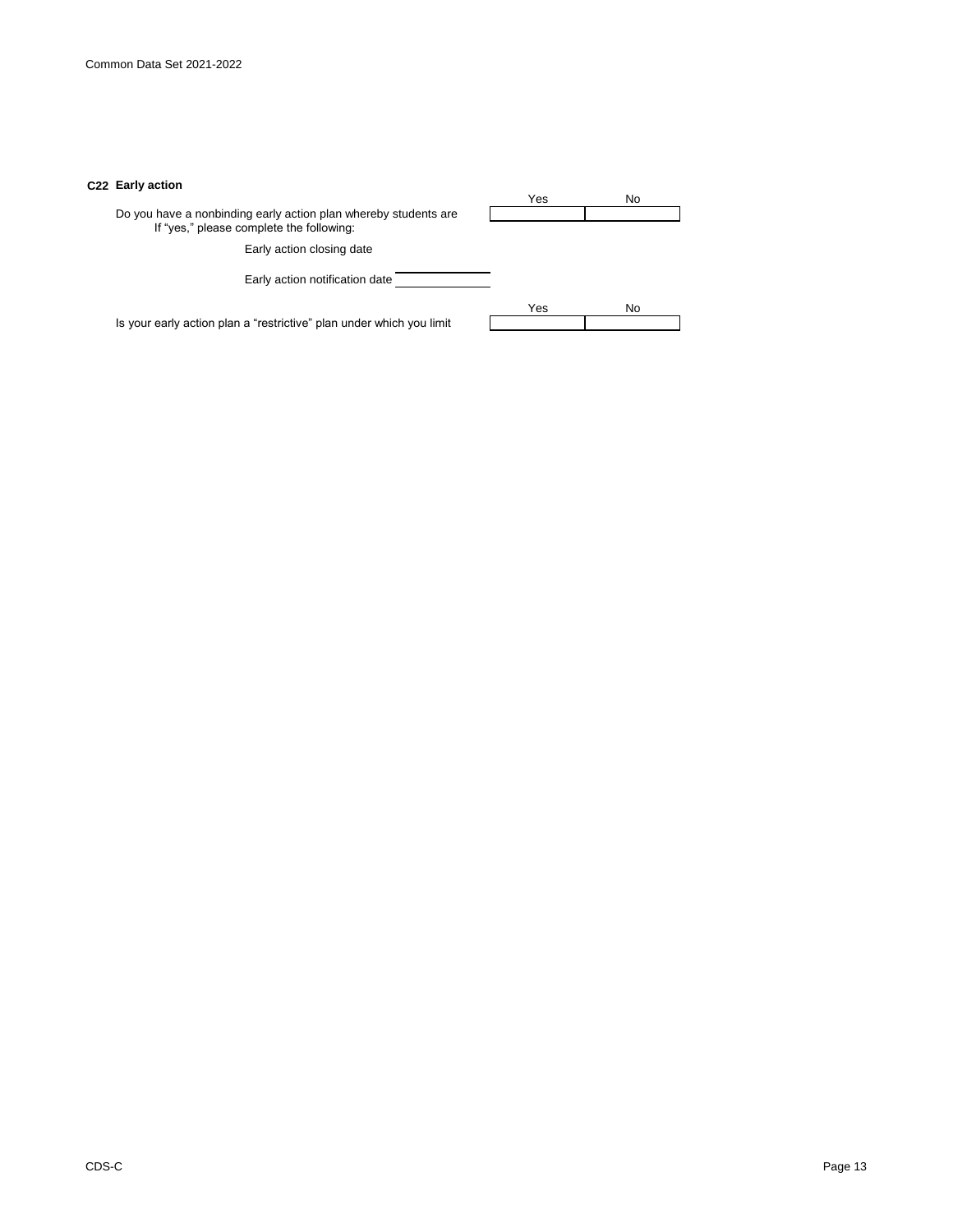# **D. TRANSFER ADMISSION**

# **D1-D2: Fall Applicants**

**D1** Does your institution enroll transfer students? (If no,<br>
places olin to Section F) please skip to Section E) If yes, may transfer students earn advanced standing credit by transferring credits earned from course work completed at other colleges/universities?



**D2** Provide the number of students who applied, were admitted, and enrolled as degree-seeking transfer students in **Fall 2021.**

|              | <b>Applicants</b> | <b>Admitted</b><br><b>Applicants</b> | <b>Enrolled</b><br><b>Applicants</b> |
|--------------|-------------------|--------------------------------------|--------------------------------------|
| Men          | 1.284             | 801                                  |                                      |
| Women        | 2.110             | 1.215                                | 24                                   |
| <b>Total</b> | 3.394             | 2,016                                | 34                                   |

# **D3-D11: Application for Admission**

**D3** Indicate terms for which transfers may enroll:

| Fall   |  |
|--------|--|
| Winter |  |
| Spring |  |
| Summer |  |

the unit of measure?

**D4** Must a transfer applicant have a minimum number of If yes, what is the minimum number of credits and credits completed or else must apply as an entering freshman?



**D5** Indicate all items required of transfer students to apply for admission:

|                          | <b>Required of All</b> | <b>Recommended</b><br>of All | Recommended<br>of Some | <b>Required of</b><br>Some | <b>Not Required</b> |
|--------------------------|------------------------|------------------------------|------------------------|----------------------------|---------------------|
| High school transcript   |                        |                              |                        |                            |                     |
| College transcript(s)    |                        |                              |                        |                            |                     |
| Essay or personal        |                        | X                            |                        |                            |                     |
| statement                |                        |                              |                        |                            |                     |
| Interview                |                        | X                            |                        |                            |                     |
| Standardized test scores |                        |                              |                        |                            |                     |
| Statement of good        |                        |                              |                        |                            |                     |
| standing from prior      |                        |                              | Χ                      |                            |                     |
| institution(s)           |                        |                              |                        |                            |                     |

- **D6** If a minimum high school grade point average is required of transfer applicants, specify (on a 4.0 scale):
- **D7** If a minimum college grade point average is required of transfer applicants, specify (on a 4.0 scale):
- **D8** List any other application requirements specific to transfer applicants:

**D9** List application priority, closing, notification, and candidate reply dates for transfer students. If applications are reviewed on a continuous or rolling basis, place a check mark in the "Rolling admission" column.

| D <sub>9</sub> |        | <b>Priority Date</b> | <b>Closing Date</b> | <b>Notification Date</b> | <b>Reply Date</b> | <b>Rolling</b><br><b>Admission</b> |
|----------------|--------|----------------------|---------------------|--------------------------|-------------------|------------------------------------|
| D <sub>9</sub> | Fall   | 2/1                  |                     | 2 wks                    | 2 wks             |                                    |
| D <sub>9</sub> | Winter |                      |                     |                          |                   |                                    |
| D <sub>9</sub> | Spring | 8/1                  |                     | 2 wks                    | 2 wks             |                                    |
| D <sub>9</sub> | Summer |                      |                     |                          |                   |                                    |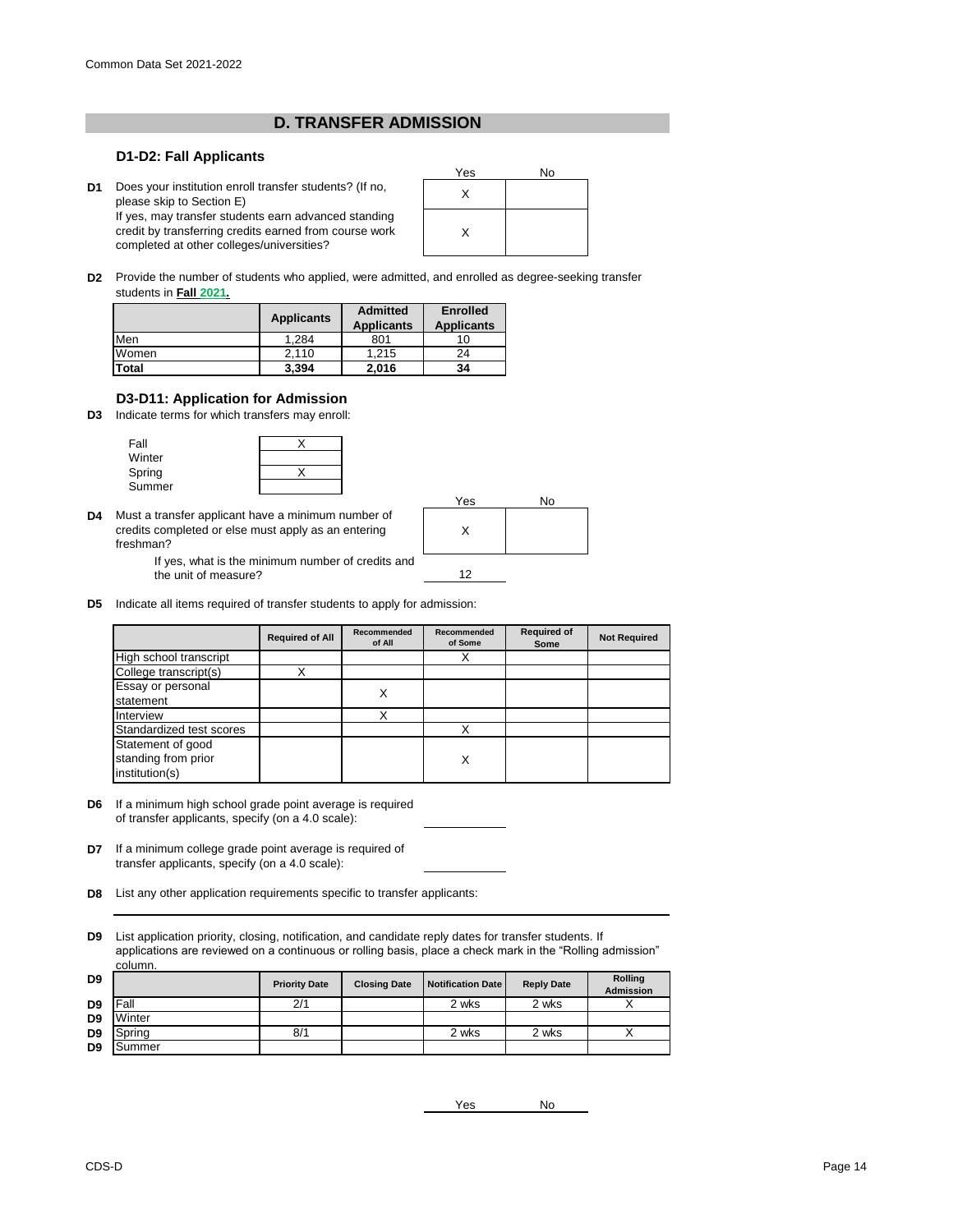**D10** Does an open admission policy, if reported, apply to  $\begin{array}{c} \begin{array}{c} \begin{array}{c} \end{array} \\ \begin{array}{c} \end{array} \\ \begin{array}{c} \end{array} \\ \begin{array}{c} \end{array} \end{array}$ transfer students?

**D11** Describe additional requirements for transfer admission, if applicable:

| D12-D17: Transfer Credit Policies<br><b>D12</b> Report the lowest grade earned for any<br>course that may be transferred for credit: |        |           |
|--------------------------------------------------------------------------------------------------------------------------------------|--------|-----------|
|                                                                                                                                      | Number | Unit Type |
| <b>D13</b> Maximum number of credits or courses that may be<br>transferred from a two-year institution:                              | 75     | cr        |
|                                                                                                                                      | Number | Unit Type |
| D14 Maximum number of credits or courses that may be<br>transferred from a four-year institution:                                    | 75     | cr        |
| <b>D15</b> Minimum number of credits that transfers must complete<br>at your institution to earn an associate degree:                |        |           |
| <b>D16</b> Minimum number of credits that transfers must complete<br>at your institution to earn a bachelor's degree:                | 45.00  |           |
| <b>D17</b> Describe other transfer credit policies:                                                                                  |        |           |

# **D18-D22: Military Service Transfer Credit Policies**

**D18** Does your institution accept the following military/veteran transfer credits:



**D22** Describe other military/veteran transfer credit policies unique to your institution: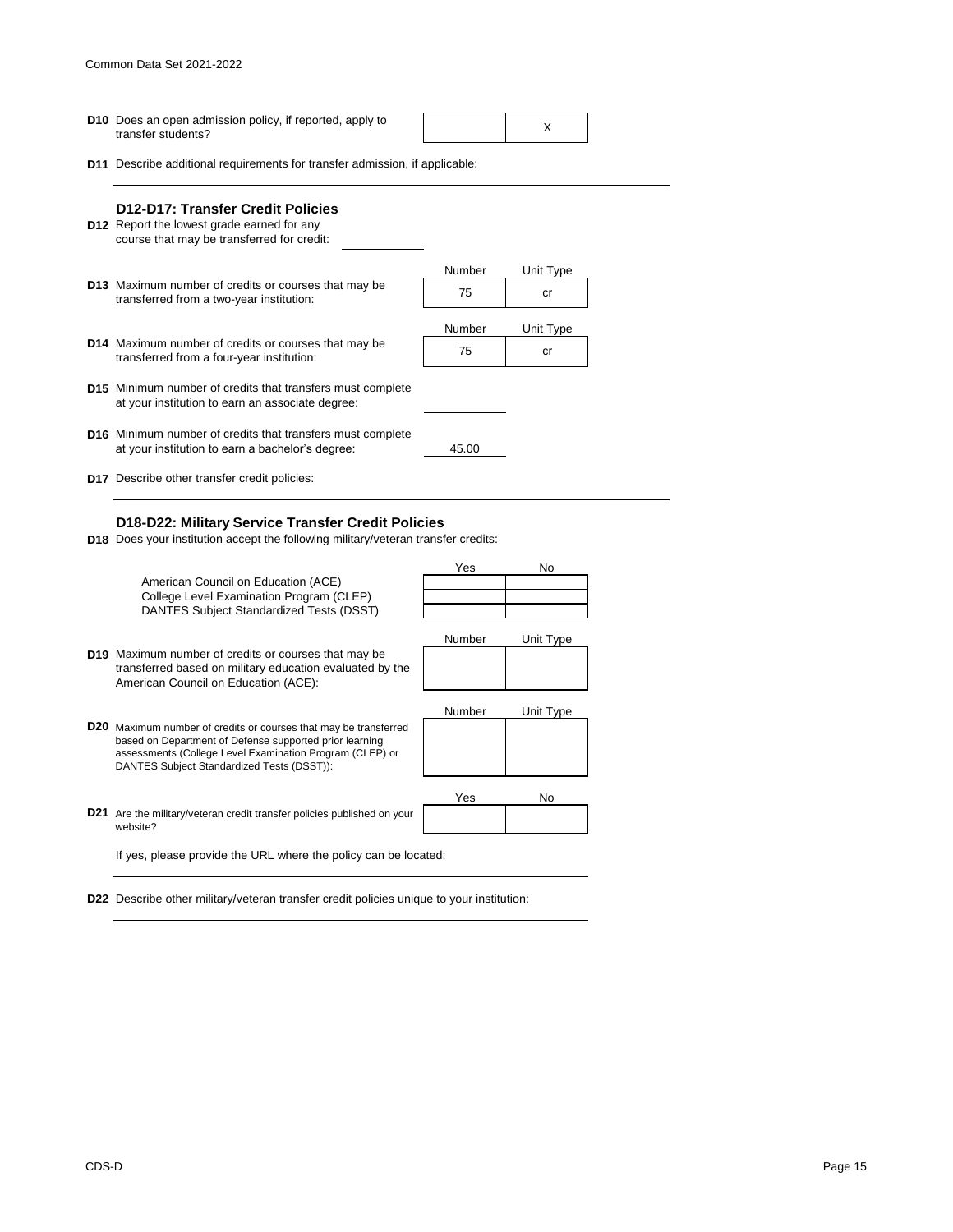# **E. ACADEMIC OFFERINGS AND POLICIES**

**E1 Special study options:** Identify those programs available at your institution. Refer to the glossary for definitions.

| Accelerated program                 | x |
|-------------------------------------|---|
| Cooperative education program       |   |
| Cross-registration                  |   |
| Distance learning                   | Χ |
| Double major                        |   |
| Dual enrollment                     |   |
| English as a Second Language (ESL)  |   |
| Exchange student program (domestic) |   |
| External degree program             |   |
| Honors Program                      | X |
| Independent study                   | Χ |
| Internships                         |   |
| Liberal arts/career combination     |   |
| Student-designed major              | X |
| Study abroad                        |   |
| Teacher certification program       |   |
| Weekend college                     |   |
| Other (specify):                    |   |
|                                     |   |

# **E2 Has been removed from the CDS.**

### **E3 Areas in which all or most students are required to complete some course**

| work prior to graduation:         |   |
|-----------------------------------|---|
| Arts/fine arts                    |   |
| Computer literacy                 |   |
| English (including composition)   |   |
| Foreign languages                 |   |
| History                           |   |
| <b>Humanities</b>                 |   |
| <b>Mathematics</b>                |   |
| Philosophy                        |   |
| Sciences (biological or physical) |   |
| Social science                    | X |
| Other (describe):                 |   |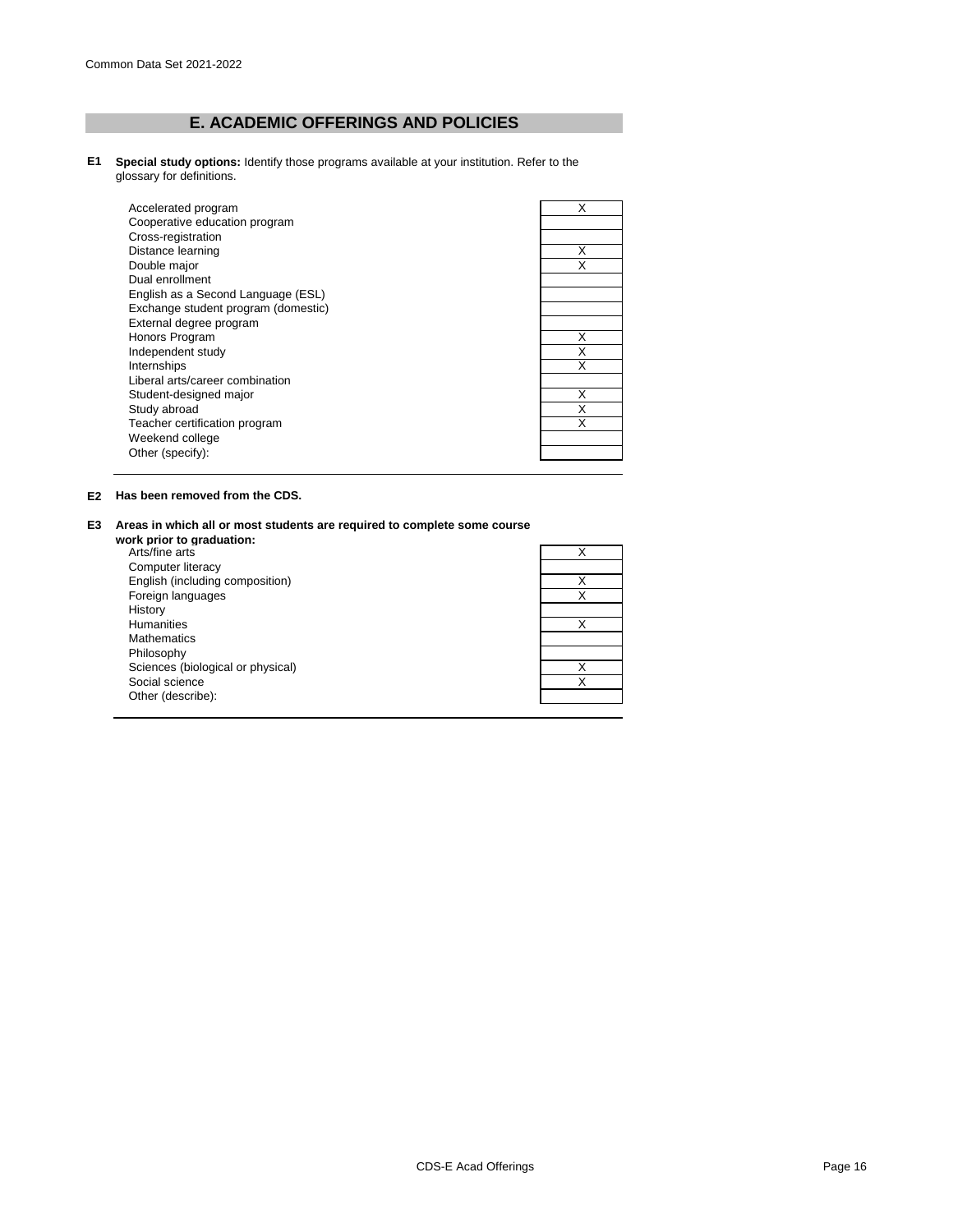# **F. STUDENT LIFE**

#### **F1 Percentages of first-time, first-year (freshman) degree-seeking students and degreeseeking undergraduates enrolled in Fall 2021 who fit the following categories:**

|                                                                                                                        | First-time, first-<br>year (freshman)<br>students | <b>Undergraduates</b> |
|------------------------------------------------------------------------------------------------------------------------|---------------------------------------------------|-----------------------|
| Percent who are from out of state (exclude)<br>international/nonresident aliens from the numerator<br>and denominator) | 21%                                               | 22%                   |
| Percent of men who join fraternities                                                                                   | $1\%$                                             | 7%                    |
| Percent of women who join sororities                                                                                   | $< 1\%$                                           | 12%                   |
| Percent who live in college-owned, -operated, or -<br>affiliated housing                                               | 97%                                               | 87%                   |
| Percent who live off campus or commute                                                                                 | 3%                                                | 13%                   |
| Percent of students age 25 and older                                                                                   | $0\%$                                             | 1%                    |
| Average age of full-time students                                                                                      | 18                                                | 20                    |
| Average age of all students (full- and part-time)                                                                      | 18                                                | 20                    |

**F2 Activities offered.** Identify those programs available at your institution.

| <b>Campus Ministries</b>  | Χ |
|---------------------------|---|
| Choral groups             | X |
| Concert band              | X |
| Dance                     | Χ |
| Drama/theater             | X |
| International Student     | Χ |
| Jazz band                 | X |
| Literary magazine         | X |
| Marching band             |   |
| Model UN                  |   |
| Music ensembles           | X |
| Musical theater           |   |
| Opera                     |   |
| Pep band                  |   |
| Radio station             | X |
| Student government        |   |
| Student newspaper         |   |
| Student-run film society  |   |
| Symphony orchestra        |   |
| <b>Television station</b> |   |
| Yearbook                  |   |

**F3 ROTC** (program offered in cooperation with Reserve Officers' Training Corps)

|                            | <b>On Campus</b> | <b>At Cooperating</b><br><b>Institution</b> | <b>Name of Cooperating</b><br><b>Institution</b> |
|----------------------------|------------------|---------------------------------------------|--------------------------------------------------|
| Army ROTC is offered:      | No               |                                             |                                                  |
| Naval ROTC is offered:     | No               |                                             |                                                  |
| Air Force ROTC is offered: | No               |                                             |                                                  |

**F4 Housing:** Check all types of college-owned, -operated, or -affiliated housing available for undergraduates at your institution.

| Coed dorms                        |   |
|-----------------------------------|---|
| Men's dorms                       |   |
| Women's dorms                     |   |
| Apartments for married students   |   |
| Apartments for single students    | x |
| Special housing for disabled      |   |
| Special housing for international |   |
| Fraternity/sorority housing       | x |
| Cooperative housing               |   |
| Theme housing                     | x |
| Wellness housing                  | x |
| Other housing options             |   |
|                                   |   |

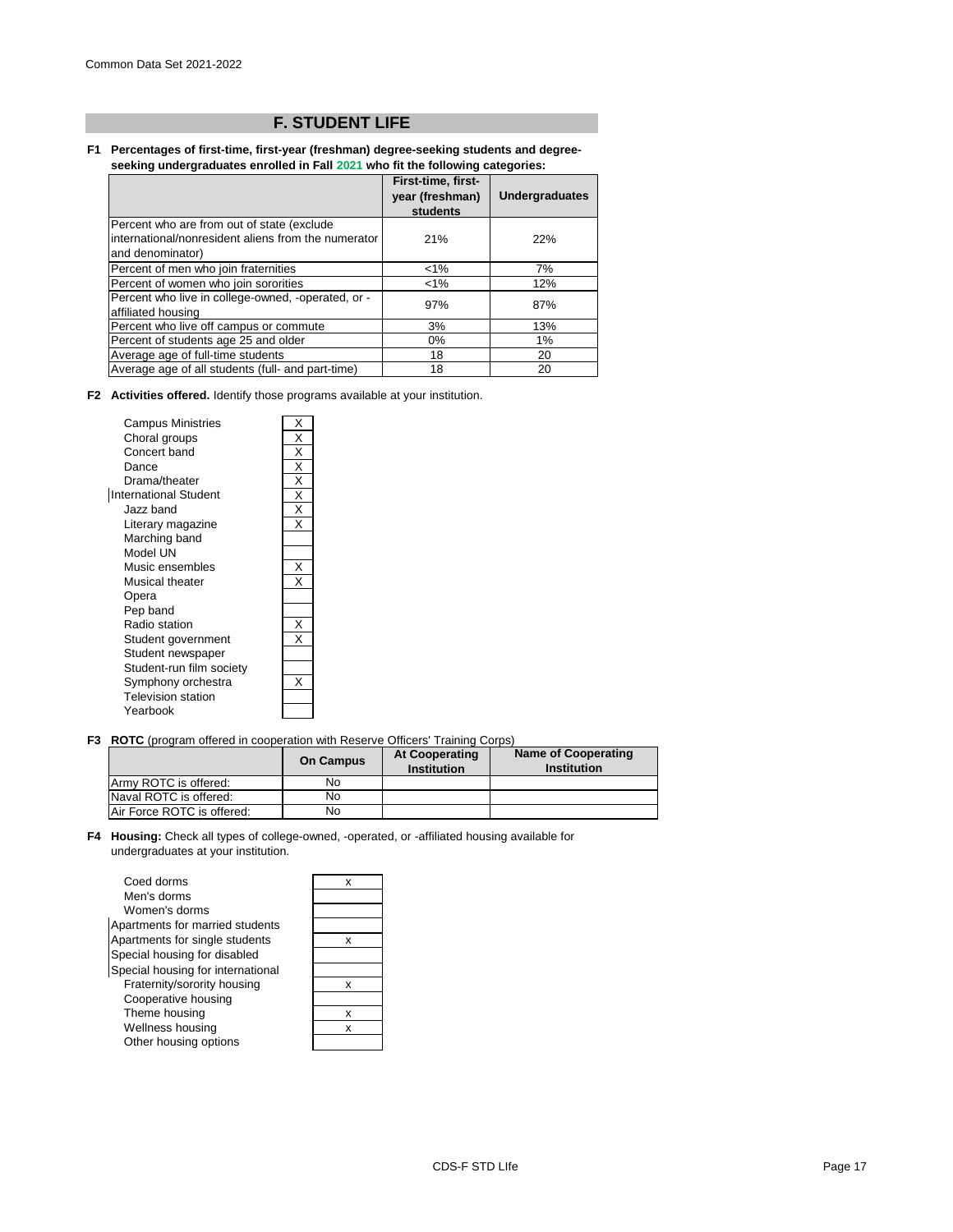# **G. ANNUAL EXPENSES**

**G0** Please provide the URL of your institution's net price calculator:

#### Provide 2022-2023 academic year costs of attendance for the following categories that are applicable to your ins

Check here if your institution's 2022-2023 academic year costs of attendance are not available at this time and provide an approximate date (i.e., month/day) when your institution's final 2022-2023 academic year costs of attendance will be available:

7/1/2022

#### **G1 Undergraduate full-time tuition, required fees, room and board**

List the typical tuition, required fees, and room and board for a full-time undergraduate student for the **FULL 2022-2023** academic year. (30 semester hours or 45 quarter hours for institutions that derive annual tuition by multiplying credit hour cost by number of credits).

- •A full academic year refers to the period of time generally extending from September to June; usually equated to two semesters, two trimesters, three quarters, or the period covered by a four-one-four plan.
- Room and board is defined as double occupancy and 19 meals per week or the maximum meal plan.
- • **Required fees** include only charges that all full-time students must pay that are **not** included in tuition (e.g., registration, health, or activity fees.)
- Do *not* include optional fees (e.g., parking, laboratory use).

| G1 |                                      | <b>First-Year</b> | <b>Undergraduates</b> |
|----|--------------------------------------|-------------------|-----------------------|
|    | <b>PRIVATE INSTITUTIONS</b>          |                   |                       |
|    | Tuition:                             | \$48,790          | \$48,790              |
|    | <b>PUBLIC INSTITUTIONS</b>           |                   |                       |
|    | Tuition: In-district                 |                   |                       |
|    | Tuition: In-state (out-of-district): |                   |                       |
|    | Tuition: Out-of-state:               |                   |                       |
|    | Tuition: Non-resident alien          |                   |                       |
|    | <b>FOR ALL INSTITUTIONS</b>          |                   |                       |
|    | <b>Required Fees</b>                 | \$1,024           | \$1,024               |
|    | Room and Board (on-campus):          | \$13,615          | \$13,615              |
|    | Room Only (on-campus):               | \$7,060           | \$7,060               |
|    | Board Only (on-campus meal plan):    | \$6,555           | \$6,555               |
|    |                                      |                   |                       |

Comprehensive tuition and room and board fee (if your college cannot provide separate tuition and room and board fees):

Other:

|                                                                                       | <b>Minimum</b> | Maximum |
|---------------------------------------------------------------------------------------|----------------|---------|
| G2 Number of credits per term a student can take for the stated<br>full-time tuition. | 12             | 18      |
|                                                                                       | Yes            | No      |
| G3 Do tuition and fees vary by year of study (e.g., sophomore,<br>junior, senior)?    |                |         |

G4 Do tuition and fees vary by undergraduate instructional and the state of the state of the state of the state of the state of the state of the state of the state of the state of the state of the state of the state of the program?

If yes, what percentage of full-time undergraduates pay more than the tuition and fees reported in G1?

**G5** Provide the estimated expenses for a typical full-time undergraduate student:

|                       | <b>Residents</b> | <b>Commuters</b><br>(living at home) | <b>Commuters</b><br>(not living at home) |
|-----------------------|------------------|--------------------------------------|------------------------------------------|
| Books and supplies:   | \$700            | \$700                                | \$700                                    |
| Room only:            |                  |                                      |                                          |
| Board only:           |                  | \$3,750                              |                                          |
| Room and board total* |                  |                                      | \$6,000                                  |
| Transportation:       | \$300            | \$300                                | \$300                                    |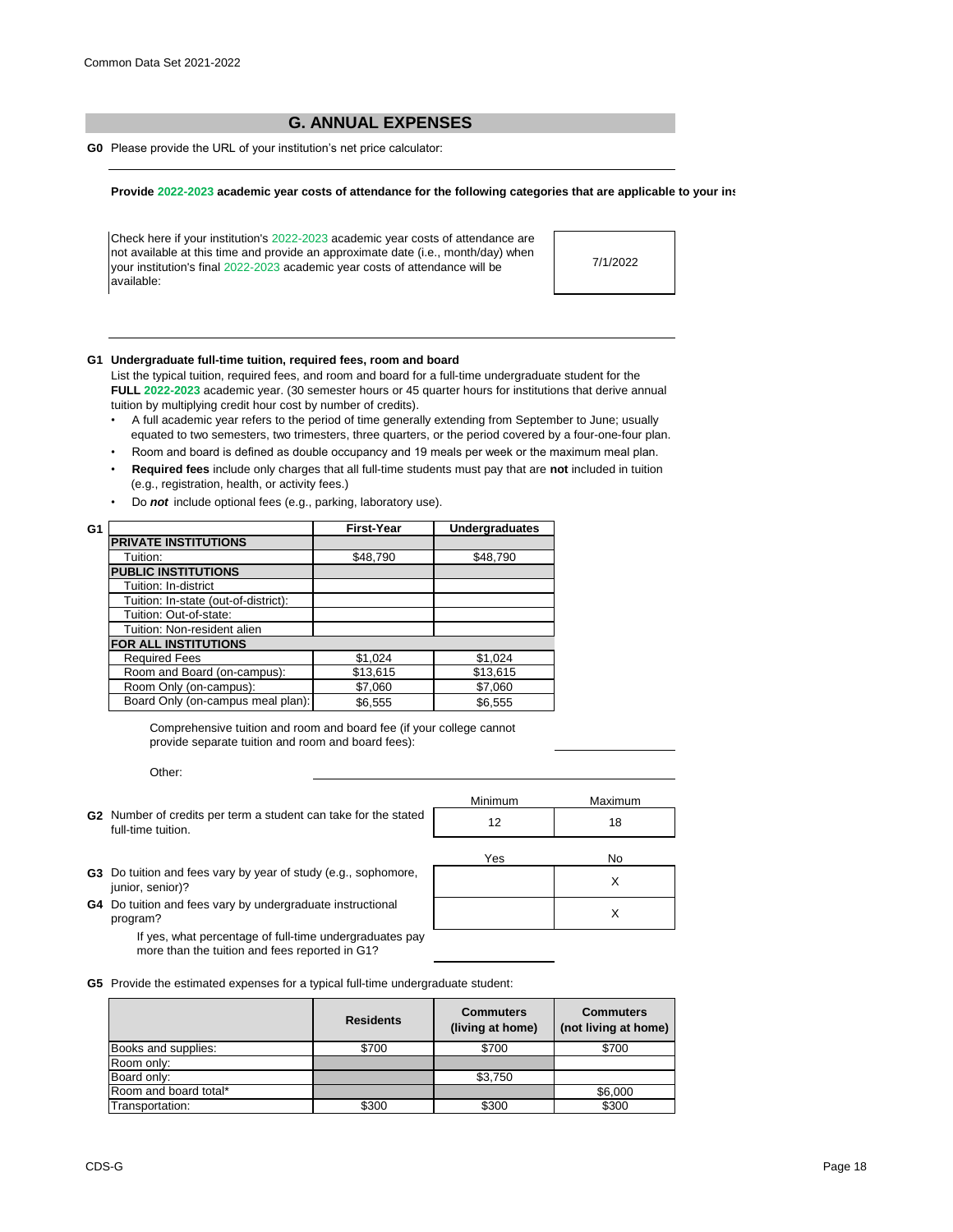| $\sim$<br><u>uunaaa</u> .<br>$-1$                                                                                     |  | 400<br>'^ה. | юс<br>'4ه. |  |
|-----------------------------------------------------------------------------------------------------------------------|--|-------------|------------|--|
| . It cannot a literate and an anti-service and an and an and the service of the service of the service of the service |  |             |            |  |

\* If your college cannot provide separate room and board figures for commuters not living at home

**G6** Undergraduate per-credit-hour charges (tuition only):

| <b>PRIVATE INSTITUTIONS:</b> | \$1.565.00 |
|------------------------------|------------|
| PUBLIC INSTITUTIONS:         |            |
| In-district:                 |            |
| In-state (out-of-district):  |            |
| Out-of-state:                |            |
| NONRESIDENT ALIENS:          |            |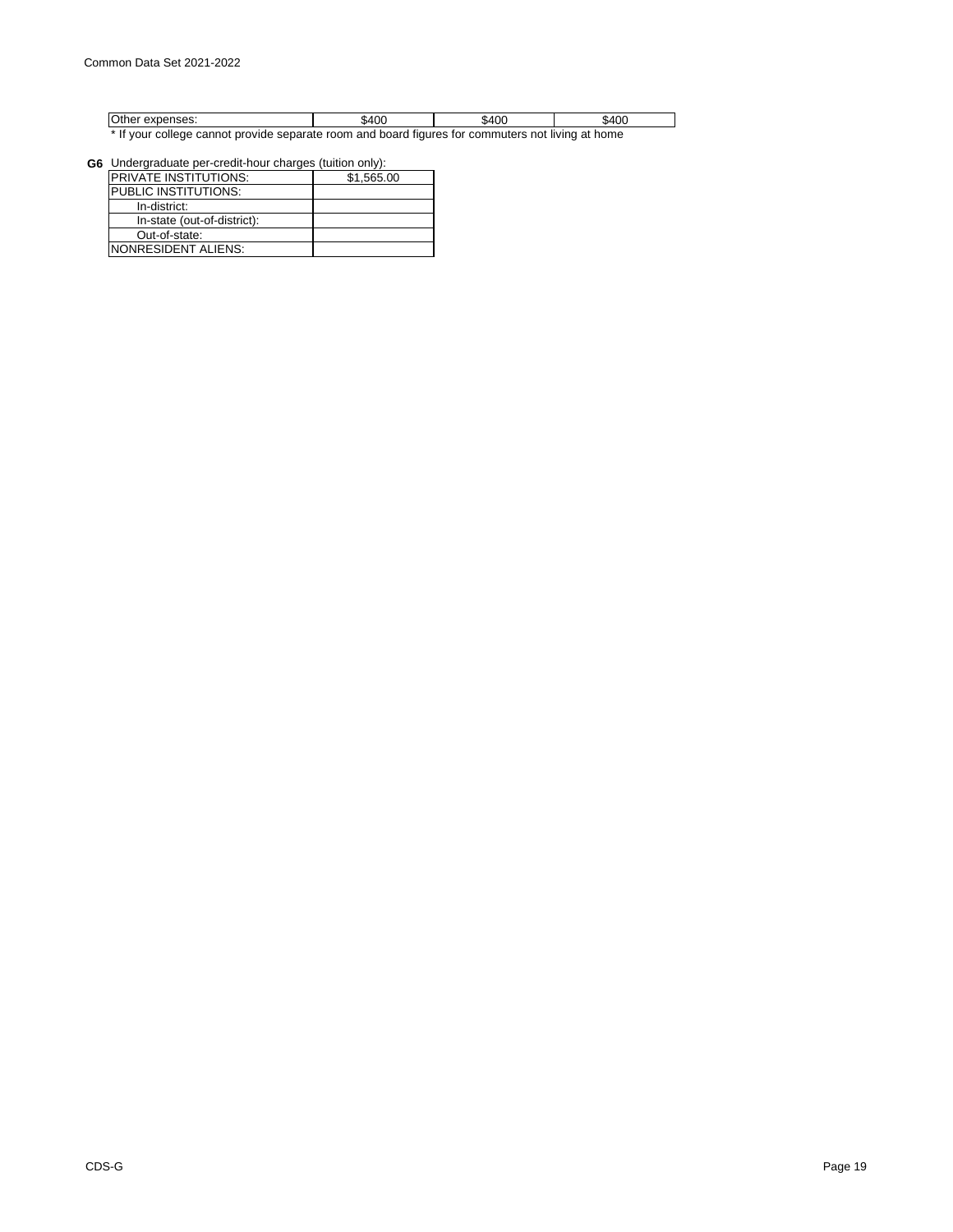# **H. FINANCIAL AID**

#### **Please refer to the following financial aid definitions when completing Section H.**

**Awarded aid:** The dollar amounts offered to financial aid applicants.

**Financial aid applicant:** Any applicant who submits any one of the institutionally required financial aid applications/forms, such as the FAFSA.

**Indebtedness:** Aggregate dollar amount borrowed through any loan program (federal, state, subsidized, unsubsidized, private, etc.; excluding parent loans) while the student was enrolled at an institution. Student loans co-signed by a parent are assumed to be the responsibility of the student and **should** be

Institutional scholarships and grants: Endowed scholarships, annual gifts and tuition funded grants for which the institution determines the recipient.

**Financial need:** As determined by your institution using the federal methodology and/or your institution's own standards.

**Need-based aid:** College-funded or college-administered award from institutional, state, federal, or other sources for which a student must have financial need to qualify. This includes both institutional and noninstitutional student aid (grants, jobs, and loans).

**Need-based scholarship or grant aid:** Scholarships and grants from institutional, state, federal, or other sources for which a student must have financial need to qualify.

**Need-based self-help aid:** Loans and jobs from institutional, state, federal, or other sources for which a student must demonstrate financial need to qualify.

**Non-need-based scholarship or grant aid:** Scholarships and grants, gifts, or merit-based aid from institutional, state, federal, or other sources (including unrestricted funds or gifts and endowment income) awarded solely on the basis of academic achievement, merit, or any other non-need-based reason. When reporting questions H1 and H2, non-need-based aid that is used to meet need should be counted as need-based aid.

#### **Note: Suggested order of precedence for counting non-need money as need-based:**

- 1. Non-need institutional grants
- 6. Non-need outside grants 7. Non-need student loans
- 2. Non-need tuition waivers 3. Non-need athletic awards
- 8. Non-need parent loans
- 4. Non-need federal grants
- 9. Non-need work
- 5. Non-need state grants

**Non-need-based self-help aid:** Loans and jobs from institutional, state, or other sources for which a student need not demonstrate financial need to qualify.

**Private student loans:** A nonfederal loan made by a lender such as a bank, credit union or private lender used to pay for up to the annual cost of education, less any financial aid received.

**External scholarships and grants:** Scholarships and grants received from outside (private) sources that students bring with them (e.g., Kiwanis, National Merit scholarships). The institution may process paperwork to receive the dollars, but it has no role in determining the recipient or the dollar amount **Work study and employment:** Federal and state work study aid, and any employment packaged by your institution in financial aid awards.

#### **DO NOT INCLUDE ANY AID RELATED TO THE CARES ACT OR UNIQUE THE COVID-19 PANDEMIC**

# **Aid Awarded to Enrolled Undergraduates**

**H1** Enter total dollar amounts **awarded** to enrolled full-time and less than full-time degree-seeking undergraduates **(using the same cohort reported in CDS Question B1, "total degree-seeking" undergraduates)** in the following categories.

- If the data being reported are final figures for the 2020-2021 academic year (see the next item below), use the 2020-2021 academic year's CDS Question B1 cohort.
- Include aid awarded to international students (i.e., those not qualifying for federal aid).
- Aid that is non-need-based but that was used to meet need should be reported in the need-based aid column.

• For a suggested order of precedence in assigning categories of aid to cover need, see the entry for "non-

Do NOT include any aid related to the CARES Act or unique to the COVID-19 pandemic.

Indicate the academic year for which data are reported for **items H1, H2, H2A**, and **H6** below:

| 2021-2022<br>estimated | 2020-2021 Final |
|------------------------|-----------------|
| xх                     |                 |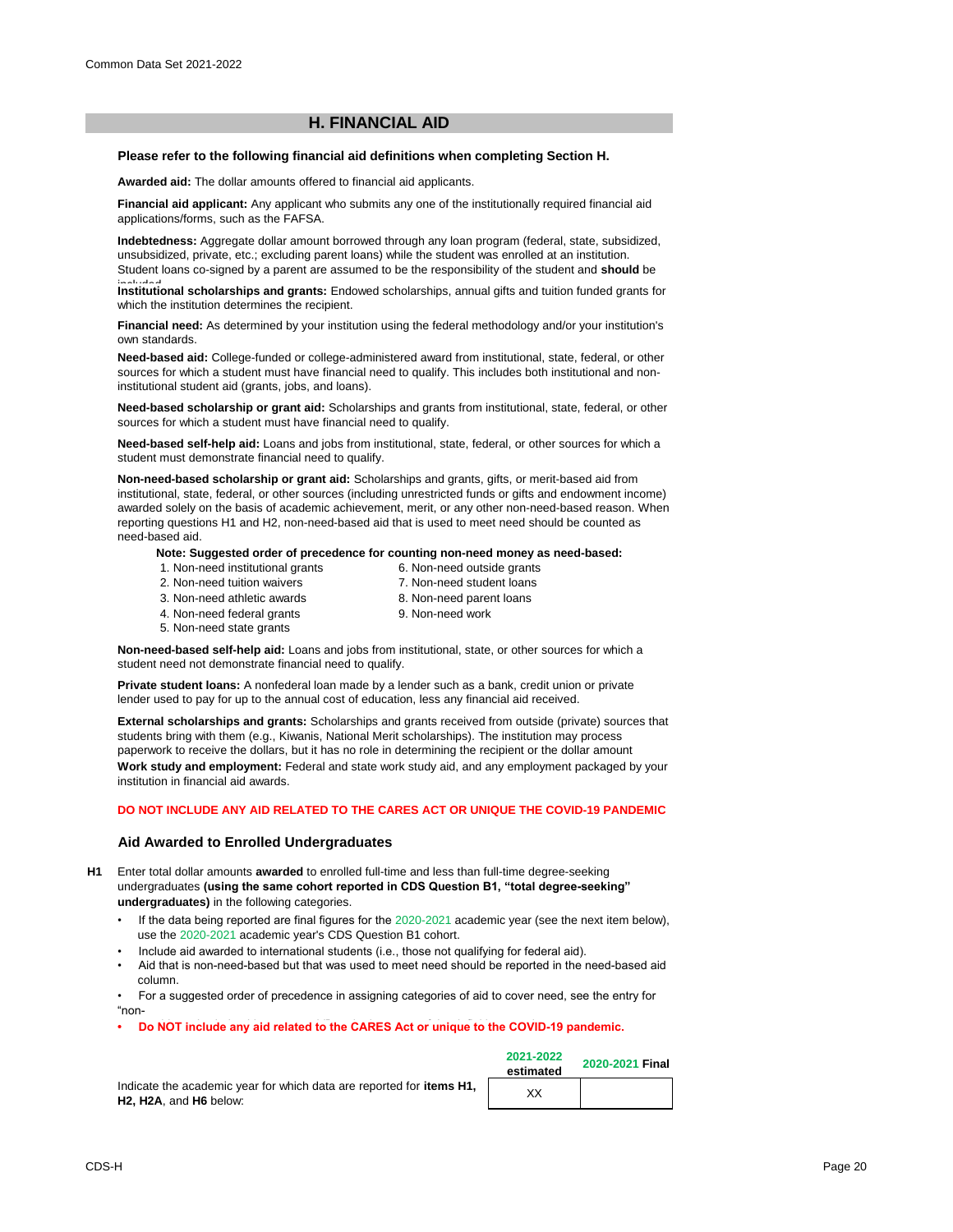Which needs-analysis methodology does your institution use in awarding institutional aid? **(Formerly H3)**

| Federal methodology (FM)       |  |
|--------------------------------|--|
| Institutional methodology (IM) |  |
| Both FM and IM                 |  |

|                                                                                                                                                                                   | Need-based<br>(Include non-<br>need-based aid<br>use to meet<br>need.) | Non-need-<br>based<br>(Exclude non-<br>need-based aid<br>use to meet<br>need.) |
|-----------------------------------------------------------------------------------------------------------------------------------------------------------------------------------|------------------------------------------------------------------------|--------------------------------------------------------------------------------|
| <b>Scholarships/Grants</b>                                                                                                                                                        |                                                                        |                                                                                |
| Federal                                                                                                                                                                           | \$2,266,691                                                            |                                                                                |
| State all states, not only the state in which your institution is<br>located                                                                                                      | \$2,065,142                                                            |                                                                                |
| Institutional: Endowed scholarships, annual gifts and tuition<br>funded grants, awarded by the college, excluding athletic aid and<br>tuition waivers (which are reported below). | \$38,909,114                                                           | \$1,401,543                                                                    |
| Scholarships/grants from external sources (e.g. Kiwanis,<br>National Merit) not awarded by the college                                                                            | \$87,034                                                               |                                                                                |
| <b>Total Scholarships/Grants</b>                                                                                                                                                  | \$43,327,981                                                           | \$1,401,543                                                                    |
| Self-Help                                                                                                                                                                         |                                                                        |                                                                                |
| Student loans from all sources (excluding parent loans)                                                                                                                           | \$2,339,362                                                            | \$5,653,835                                                                    |
| Federal Work-Study                                                                                                                                                                | \$943,001                                                              |                                                                                |
| State and other (e.g., institutional) work-study/employment (Note:<br>Excludes Federal Work-Study captured above.)                                                                |                                                                        |                                                                                |
| <b>Total Self-Help</b>                                                                                                                                                            | \$3,282,363                                                            | \$5,653,835                                                                    |
| <b>Parent Loans</b>                                                                                                                                                               |                                                                        | \$4,536,694                                                                    |
| <b>Tuition Waivers</b><br>Note: Reporting is optional. Report tuition waivers in this row if you<br>choose to report them. Do not report tuition waivers elsewhere.               |                                                                        | \$955,807                                                                      |
| <b>Athletic Awards</b>                                                                                                                                                            |                                                                        |                                                                                |

**H2 Number of Enrolled Students Awarded Aid:** List the number of degree-seeking full-time and less-thanfull-time undergraduates who applied for and were awarded financial aid from any source.

- • **Aid that is non-need-based but that was used to meet need should be counted as need based aid.**
- Numbers should reflect the cohort awarded the dollars reported in H1.
- In the chart below, students may be counted in more than one row, and full-time freshmen should also be counted as full-time undergraduates.
- • **Do NOT include any aid related to the CARES Act or unique to the COVID-19 pandemic.**

|   |                                                                                                                                            | <b>First-time Full-</b><br>time Freshmen | <b>Full-time</b><br><b>Undergrad</b><br>(Incl. Fresh) | <b>Less Than</b><br><b>Full-time</b><br><b>Undergrad</b> |
|---|--------------------------------------------------------------------------------------------------------------------------------------------|------------------------------------------|-------------------------------------------------------|----------------------------------------------------------|
| A | Number of degree-seeking undergraduate students<br>(CDS Item B1 if reporting on Fall 2021 cohort)                                          | 359                                      | 1135                                                  | 24                                                       |
| B | Number of students in line a who applied for need-<br>based financial aid                                                                  | 336                                      | 1065                                                  | 19                                                       |
|   | C Number of students in line <b>b</b> who were determined to<br>have financial need                                                        | 315                                      | 911                                                   | 13                                                       |
| D | Number of students in line c who were awarded any<br>financial aid                                                                         | 315                                      | 910                                                   | 13                                                       |
| E | Number of students in line <b>d</b> who were awarded any<br>need-based scholarship or grant aid                                            | 315                                      | 910                                                   | 12                                                       |
| F | Number of students in line <b>d</b> who were awarded any<br>need-based self-help aid                                                       | 210                                      | 648                                                   | 9                                                        |
| G | Number of students in line <b>d</b> who were awarded any<br>non-need-based scholarship or grant aid                                        | 216                                      | 275                                                   | $\Omega$                                                 |
| H | Number of students in line <b>d</b> whose need was fully met<br>(exclude PLUS loans, unsubsidized loans, and private<br>alternative loans) | 106                                      | 291                                                   | 2                                                        |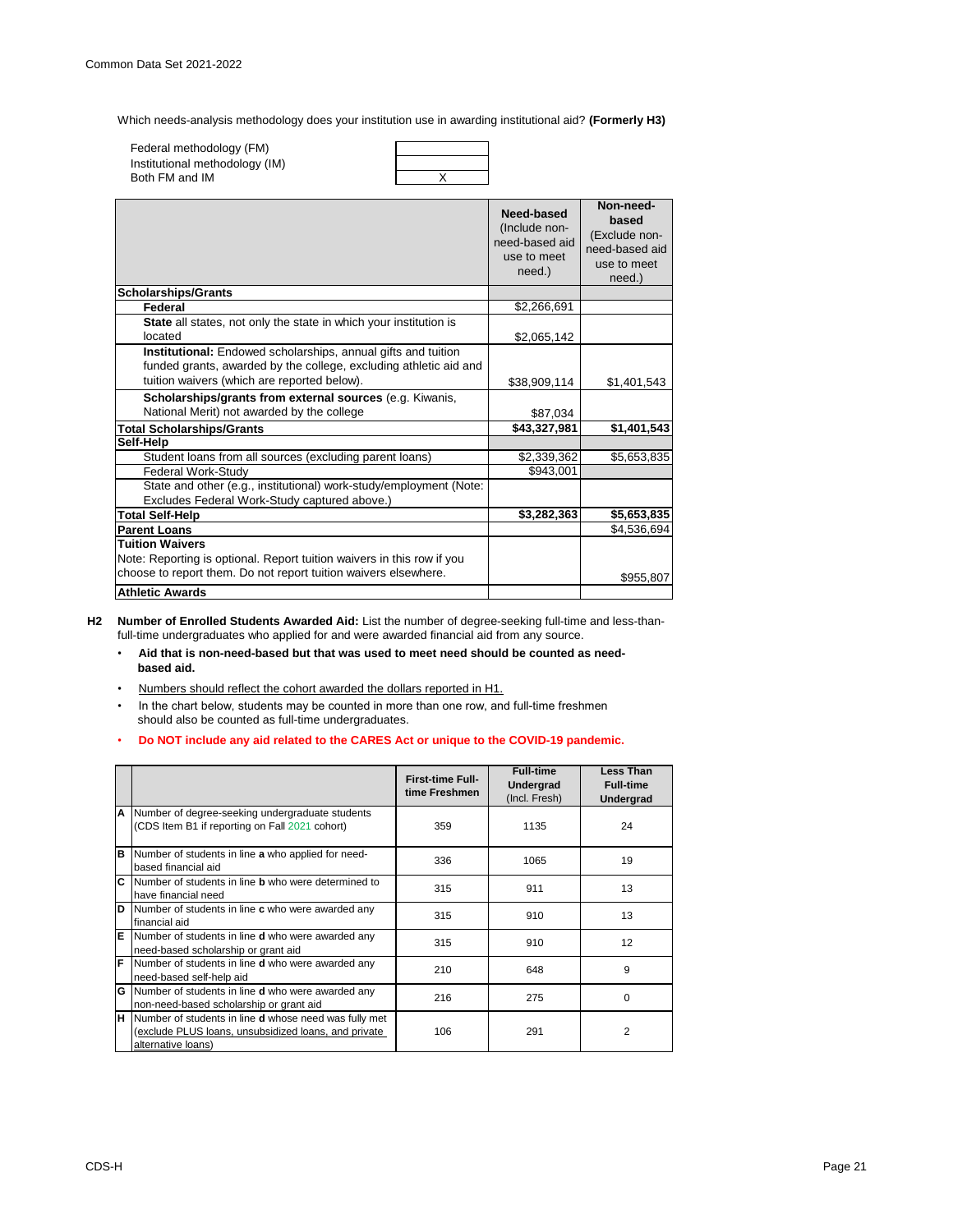|    | On average, the percentage of need that was met of<br>students who were awarded any need-based aid.<br>Exclude any aid that was awarded in excess of need as<br>well as any resources that were awarded to replace<br>EFC (PLUS loans, unsubsidized loans, and private<br>alternative loans) | 83.6%        | 82.6%        | 59.5%        |
|----|----------------------------------------------------------------------------------------------------------------------------------------------------------------------------------------------------------------------------------------------------------------------------------------------|--------------|--------------|--------------|
| IJ | The average financial aid package of those in line <b>d</b> .<br>Exclude any resources that were awarded to replace<br>EFC (PLUS loans, unsubsidized loans, and private<br>alternative loans)                                                                                                | \$<br>45,229 | \$<br>43,325 | 28,638       |
| Ιĸ | Average need-based scholarship and grant award of<br>those in line e                                                                                                                                                                                                                         | \$<br>42,060 | \$39,402     | \$24,850     |
| L  | Average need-based self-help award (excluding PLUS<br>loans, unsubsidized loans, and private alternative loans)<br>of those in line f                                                                                                                                                        | \$2,743      | \$3,532      | 3,788<br>\$. |
| M  | Average need-based loan (excluding PLUS loans,<br>unsubsidized loans, and private alternative loans) of<br>those in line f who were awarded a need-based loan                                                                                                                                | 1,806        | \$2,511      | 3.173        |

#### **H2A Number of Enrolled Students Awarded Non-need-based Scholarships and Grants:** List the number of degree-seeking full-time and less-than-full-time undergraduates who had no financial need and who were awarded institutional non-need-based scholarship or grant aid.

- Numbers should reflect the cohort awarded the dollars reported in H1.
- In the chart below, students may be counted in more than one row, and full-time freshmen should also be

#### **• Do NOT include any aid related to the CARES Act or unique to the COVID-19 pandemic.**

|    |                                                                                                                                                                                                                  | <b>First-time</b><br><b>Full-time</b><br><b>Freshmen</b> | <b>Full-time</b><br>Undergrad<br>(Incl. Fresh.) | <b>Less Than</b><br><b>Full-time</b><br><b>Undergrad</b> |
|----|------------------------------------------------------------------------------------------------------------------------------------------------------------------------------------------------------------------|----------------------------------------------------------|-------------------------------------------------|----------------------------------------------------------|
| N. | Number of students in line a who had no financial need<br>and who were awarded institutional non-need-based<br>scholarship or grant aid (exclude those who were<br>awarded athletic awards and tuition benefits) | 29                                                       | 51                                              | 3                                                        |
|    | O Average dollar amount of institutional non-need-based<br>scholarship and grant aid awarded to students in line n                                                                                               | \$<br>9,097                                              | 17.789<br>\$.                                   | S<br>10.493                                              |
| P  | Number of students in line a who were awarded an<br>institutional non-need-based athletic scholarship or<br>grant                                                                                                | O                                                        | $\Omega$                                        | 0                                                        |
| Q  | Average dollar amount of institutional non-need-based<br>athletic scholarships and grants awarded to students in<br>line <b>p</b>                                                                                | \$0                                                      | \$0                                             | \$ 0                                                     |

#### **Note: These are the graduates and loan types to include and exclude in order to fill out CDS H4 and H5.**

Include:

- •2021 undergraduate class: all students who started at your institution as first-time students and received a bachelor's degree between July 1, 2020 and June 30, 2021.
- Only loans made to students who borrowed while enrolled at your institution.
- Co-signed loans.

Exclude

- Students who transferred in.
- Money borrowed at other institutions.
- Parent loans
- Students who did not graduate or who graduated with another degree or certificate (but no bachelor's degree).
- **Any aid related to the CARE Act or unique the COVID-19 pandemic.**
- **H4 Provide the number of students in the 2021 undergraduate class who started at your institution as first-time students and received a bachelor's degree between July 1, 2020 and June 30, 2021. Exclude students who transferred into your institution.**



**H5. Number and percent of students in class (defined in H4 above) borrowing from federal, non-federal, and any loan sources, and the average (or mean) amount borrowed.**

• The "Average per-undergraduate-borrower cumulative principal borrowed," is designed to provide better information about student borrowing from federal and nonfederal (institutional, state, commercial) sources.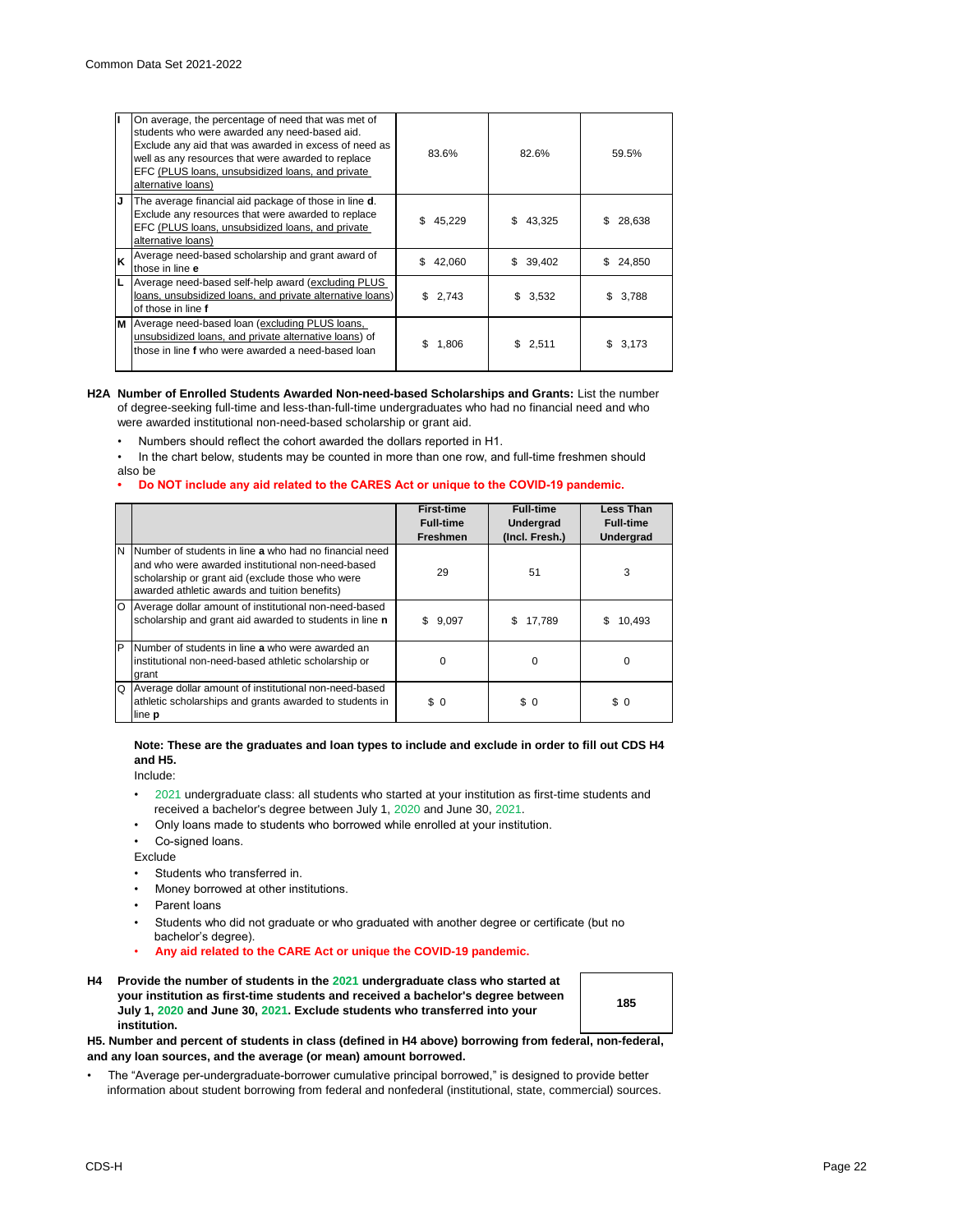• The numbers, percentages, and averages for each row should be based only on the loan source specified

for

 the particular row. For example, the federal loans average (row b) should only be the cumulative average of federal loans and the private loans average (row e) should only be the cumulative average of private loans

| Source/Type of Loan |                                                                                                                                                                                                                                                        | Number in the<br>class (defined<br>in H4 above)<br>who borrowed<br>from the types<br>of loans<br>specified in the<br>first column | Percent of the<br>class (defined<br>above) who<br>borrowed from<br>the types of<br>loans specified<br>in the first<br>column<br>(nearest 1%) | Average per-<br>undergraduate-<br>borrower<br>cumulative<br>principal<br>borrowed from<br>the types of<br>loans specified<br>in the first<br>column<br>(nearest \$1) |
|---------------------|--------------------------------------------------------------------------------------------------------------------------------------------------------------------------------------------------------------------------------------------------------|-----------------------------------------------------------------------------------------------------------------------------------|----------------------------------------------------------------------------------------------------------------------------------------------|----------------------------------------------------------------------------------------------------------------------------------------------------------------------|
| A                   | Any loan program: Federal Perkins, Federal Stafford<br>Subsidized and Unsubsidized, institutional, state,<br>private loans that your institution is aware of, etc.<br>Include both Federal Direct Student Loans and Federal<br>Family Education Loans. | 157                                                                                                                               | 84.9%                                                                                                                                        | \$59,492                                                                                                                                                             |
| B                   | Federal loan programs: Federal Perkins, Federal<br>Stafford Subsidized and Unsubsidized, Include both<br>Federal Direct Student Loans and Federal Family<br>Education Loans.                                                                           | 154                                                                                                                               | 83.2%                                                                                                                                        | \$46,897                                                                                                                                                             |
|                     | C Institutional loan programs.                                                                                                                                                                                                                         | 3                                                                                                                                 | 1.6%                                                                                                                                         | \$2,233                                                                                                                                                              |
| D                   | State loan programs.                                                                                                                                                                                                                                   | $\Omega$                                                                                                                          | 0.0%                                                                                                                                         | \$0                                                                                                                                                                  |
| E                   | Private student loans made by a bank or lender.                                                                                                                                                                                                        | 51                                                                                                                                | 27.6%                                                                                                                                        | \$40,234                                                                                                                                                             |

# **Aid to Undergraduate Degree-seeking Nonresident Aliens**

### **• Report numbers and dollar amounts for the same academic year checked in item H1**

**H6** Indicate your institution's policy regarding institutional scholarship and grant aid for undergraduate degreeseeking nonresident aliens:

| Institutional need-based scholarship or grant aid is available     |  |
|--------------------------------------------------------------------|--|
| Institutional non-need-based scholarship or grant aid is available |  |
| Institutional scholarship or grant aid is not available            |  |

If institutional financial aid is available for undergraduate degree-seeking nonresident aliens, provide the number of undergraduate degree-seeking nonresident aliens who were awarded need-based or non-need-based aid:

Average dollar amount of institutional financial aid awarded to undergraduate degreeseeking nonresident aliens:

Total dollar amount of institutional financial aid awarded to undergraduate degreeseeking nonresident aliens:

\$1,086,294

28

\$41,781

**H7** Check off all financial aid forms nonresident alien first-year financial aid applicants must submit:

| Institution's own financial aid form              |  |
|---------------------------------------------------|--|
| <b>CSS/Financial Aid PROFILE</b>                  |  |
| International Student's Financial Aid Application |  |
| International Student's Certification of Finances |  |
| Other (specify):                                  |  |

# **Process for First-Year/Freshman Students**

**H8** Check off all financial aid forms domestic first-year (freshman) financial aid applicants must submit: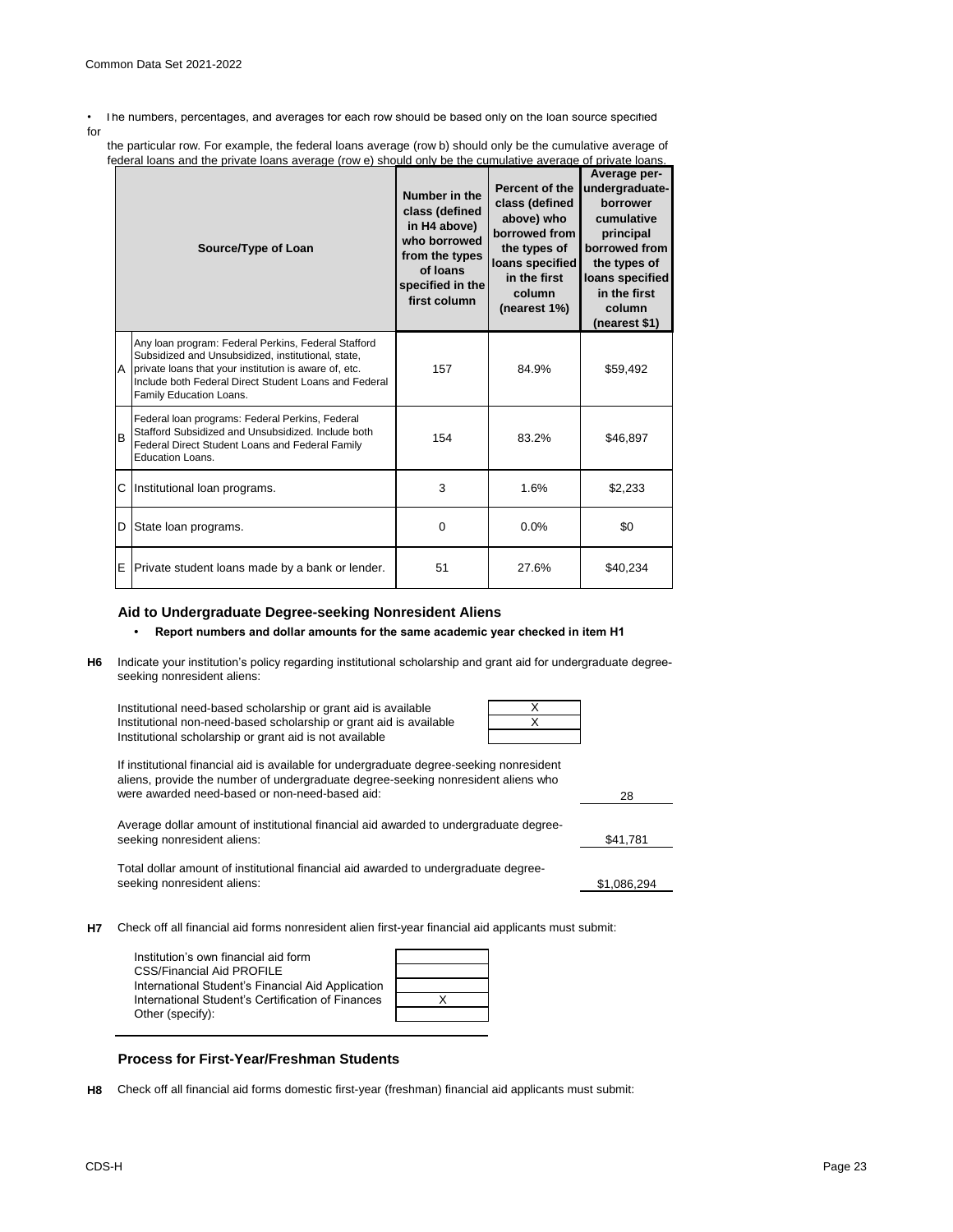| <b>FAFSA</b>                         |  |
|--------------------------------------|--|
| Institution's own financial aid form |  |
| <b>CSS/Financial Aid PROFILE</b>     |  |
| State aid form                       |  |
| Noncustodial PROFILE                 |  |
| <b>Business/Farm Supplement</b>      |  |
| Other (specify):                     |  |

**H9** Indicate filing dates for first-year (freshman) students:

Priority date for filing required financial aid forms:

Deadline for filing required financial aid forms:

No deadline for filing required forms (applications processed on a rolling basis) X

**H10** Indicate notification dates for first-year (freshman) students (answer a or b):

a) Students notified on or about (date):

| b) Students notified on a rolling basis: |  |
|------------------------------------------|--|
| Yes                                      |  |
| No                                       |  |
| If yes, starting date:                   |  |
| 12/12                                    |  |

#### **H11** Indicate reply dates:

| Students must reply by (date):      |  |
|-------------------------------------|--|
| weeks of notification.<br>or within |  |

# **Types of Aid Available**

Please check off all types of aid available to undergraduates at your institution:

#### **H12 Loans**

| Direct Subsidized Stafford Loans<br>Direct Unsubsidized Stafford Loans |  |
|------------------------------------------------------------------------|--|
| Direct PLUS Loans                                                      |  |
| <b>Federal Perkins Loans</b>                                           |  |
| <b>Federal Nursing Loans</b>                                           |  |
| State Loans                                                            |  |
| College/university loans from institutional funds                      |  |
| Other (specify):                                                       |  |
|                                                                        |  |

### **H13 Need Based Scholarships and Grants**

| <b>Federal Pell</b>                              |   |
|--------------------------------------------------|---|
| <b>SEOG</b>                                      |   |
| State scholarships/grants                        | x |
| Private scholarships                             | x |
| College/university scholarship or grant aid from | x |
| institutional funds                              |   |
| United Negro College Fund                        |   |
| <b>Federal Nursing Scholarship</b>               |   |
| Other (specify):                                 |   |
|                                                  |   |

#### **H14** Check off criteria used in awarding institutional aid. Check all that apply.

|                    | <b>Non-Need Based</b> | <b>Need-Based</b> |
|--------------------|-----------------------|-------------------|
| Academics          |                       |                   |
| Alumni affiliation |                       |                   |
| Art                |                       |                   |
| <b>Athletics</b>   |                       |                   |
| Job skills         |                       |                   |
| <b>ROTC</b>        |                       |                   |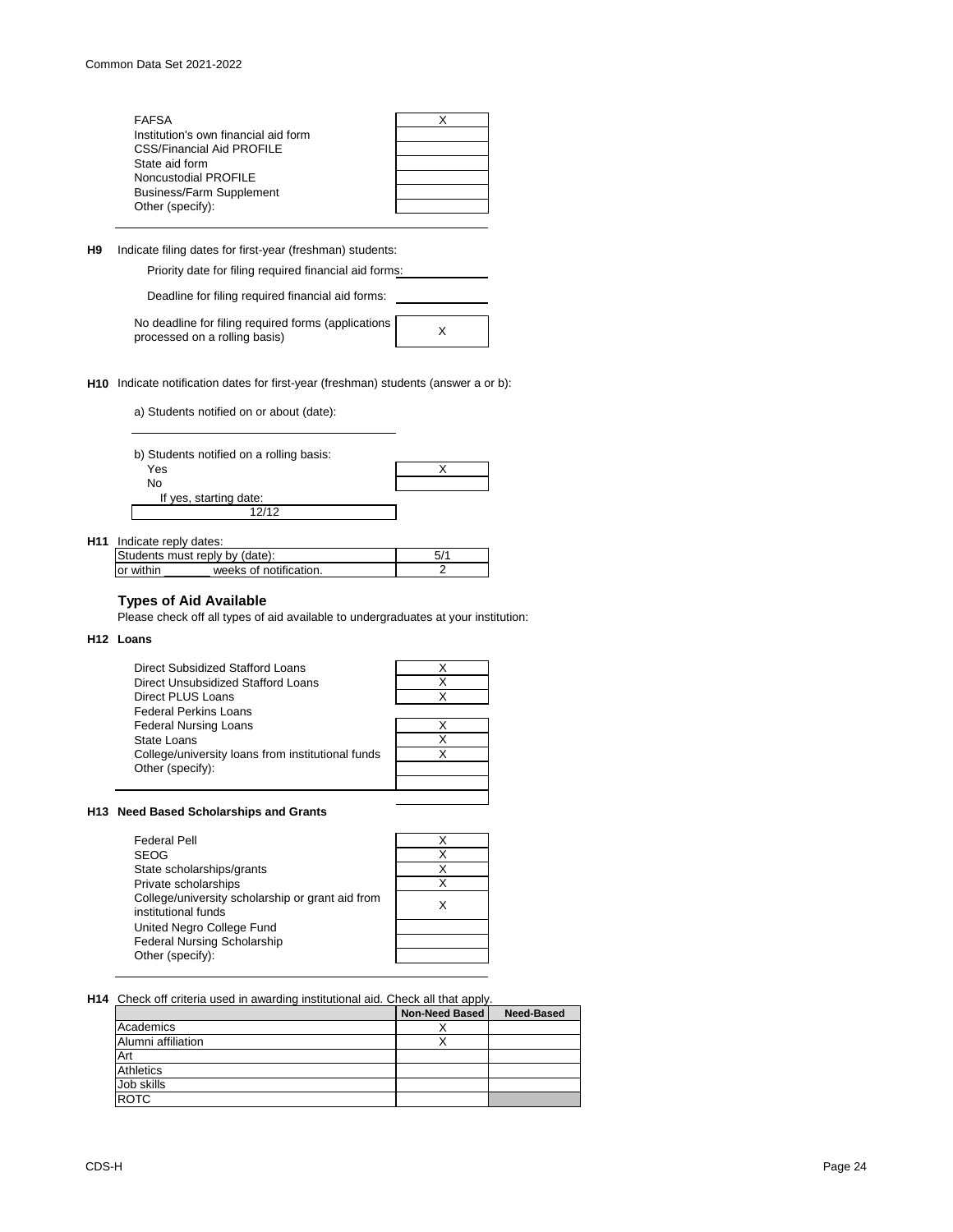| Leadership               |  |
|--------------------------|--|
| Minority status          |  |
| Music/drama              |  |
| Religious affiliation    |  |
| State/district residency |  |

**H15** If your institution has recently implemented any major financial aid policy, program, or initiative to make your institution more affordable to incoming students such as replacing loans with grants, or waiving costs for families below a certain income level please provide details below:

| . |           |  |
|---|-----------|--|
|   |           |  |
|   |           |  |
|   |           |  |
|   |           |  |
|   |           |  |
|   | <b>NA</b> |  |
|   |           |  |
|   |           |  |
|   |           |  |
|   |           |  |
|   |           |  |
|   |           |  |

Are these policies related to the COVID-19 pandemic?

Yes

No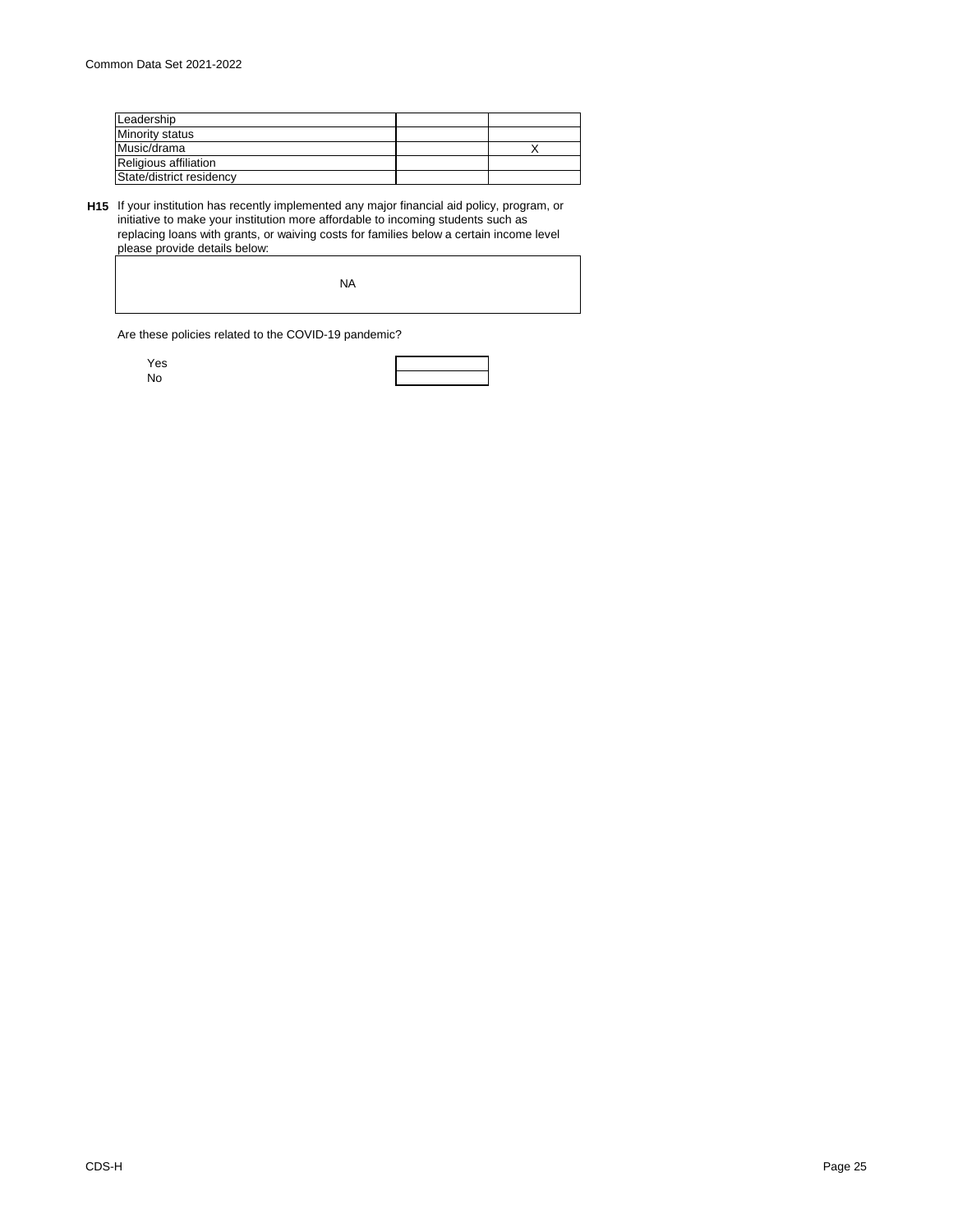# **I. INSTRUCTIONAL FACULTY AND CLASS SIZE**

#### **I-1. Please report the number of instructional faculty members in each category for Fall 2021. Include faculty who are on your institution's payroll on the census date your institution uses for IPEDS/AAUP.**

The following definition of full-time instructional faculty is used by the American Association of University Professors (AAUP) in its annual Faculty Compensation Survey (the part time definitions are not used by AAUP). Instructional Faculty is defined as those members of the instructional-research staff whose major regular assignment is instruction, including those with released time for research. Use the chart below to determine inclusions and exclusions:

|   |                                                                                                                                                                                                                                      | Full-time | Part-time                                                                       |
|---|--------------------------------------------------------------------------------------------------------------------------------------------------------------------------------------------------------------------------------------|-----------|---------------------------------------------------------------------------------|
| A | Instructional faculty in preclinical and clinical medicine, faculty who are not paid (e.g.,<br>those who donate their services or are in the military), or research-only faculty, post-<br>doctoral fellows, or pre-doctoral fellows | Exclude   | Include only if<br>they teach one<br>or more non-<br>clinical credit<br>courses |
| в | Administrative officers with titles such as dean of students, librarian, registrar, coach,<br>and the like, even though they may devote part of their time to classroom instruction and<br>may have faculty status                   | Exclude   | Include if they<br>teach one or<br>more non-<br>clinical credit<br>courses      |
| C | Other administrators/staff who teach one or more non-clinical credit courses even though<br>they do not have faculty status                                                                                                          | Exclude   | Include                                                                         |
| D | Undergraduate or graduate students who assist in the instruction of courses, but have<br>titles such as teaching assistant, teaching fellow, and the like                                                                            | Exclude   | Exclude                                                                         |
| E | Faculty on sabbatical or leave with pay                                                                                                                                                                                              | Include   | Exclude                                                                         |
| F | Faculty on leave without pay                                                                                                                                                                                                         | Exclude   | Exclude                                                                         |
| G | Replacement faculty for faculty on sabbatical leave or leave with pay                                                                                                                                                                | Exclude   | Include                                                                         |

*Full-time instructional faculty:* faculty employed on a full-time basis for instruction (including those with released time for research)

*Part-time instructional faculty:* Adjuncts and other instructors being paid solely for part-time classroom instruction. Also includes full-time faculty teaching less than two semesters, three quarters, two trimesters, or two four-month sessions. Employees who are not considered full-time instruction faculty but who teach one or more non-clinical credit courses may be counted as part-time faculty.

*Minority faculty:* includes faculty who designate themselves as Black, non-Hispanic; American Indian or Alaska Native; Asian, Native Hawaiian or other Pacific Islander, or Hispanic.

*Doctorate:* includes such degrees as Doctor of Philosophy, Doctor of Education, Doctor of Juridical Science, and Doctor of Public Health in any field such as arts, sciences, education, engineering, business, and public administration. Also includes terminal degrees formerly designated as "first professional," including dentistry (DDS or DMD), medicine (MD), optometry (OD), osteopathic medicine (DO), pharmacy (DPharm or BPharm), podiatric medicine (DPM), veterinary medicine (DVM), chiropractic (DC or DCM), or law (JD).

*Terminal master's degree:* a master's degree that is considered the highest degree in a field: example, M. Arch (in architecture) and MFA (master of fine arts in art or theater).

| $I-1.$ |   |                                                                                                                             | <b>Full-Time</b> | Part-Time | <b>Total</b> |
|--------|---|-----------------------------------------------------------------------------------------------------------------------------|------------------|-----------|--------------|
|        | A | Total number of instructional faculty                                                                                       | 95               | 61        | 156          |
|        | B | Total number who are members of minority groups                                                                             |                  | 8         | 15           |
|        | С | Total number who are women                                                                                                  | 47               | 35        | 82           |
|        | D | Total number who are men                                                                                                    | 48               | 26        | 74           |
|        | E | Total number who are nonresident aliens (international)                                                                     | 3                |           | 3            |
|        | F | Total number with doctorate, or other terminal degree                                                                       | 80               | 3         | 83           |
|        | G | Total number whose highest degree is a master's but not a terminal<br>master's                                              |                  | 12        | 20           |
|        | н | Total number whose highest degree is a bachelor's                                                                           |                  | 34        | 41           |
|        |   | Total number whose highest degree is unknown or other (Note:<br>Items f, g, h, and i must sum up to item a.)                | 0                | 12        | 12           |
|        | J | Total number in stand-alone graduate/professional programs in<br>which faculty teach virtually only graduate-level students | 0                | 3         | 3            |

#### **I-2. Student to Faculty Ratio**

Report the Fall 2021 ratio of full-time equivalent students (full-time plus 1/3 part time) to full-time equivalent instructional faculty (full time plus 1/3 part time). In the ratio calculations, exclude both faculty and students in stand-alone graduate or professional programs such as medicine, law, veterinary, dentistry, social work, business, or public health in which faculty teach virtually only graduate level

• Do not count undergraduate or graduate student teaching assistants as faculty.

| Fall 2021 Student to Faculty ratio | J.J | to | (based on | 1143 | <b>Istudents</b> |
|------------------------------------|-----|----|-----------|------|------------------|
|                                    |     |    | and       | 115  | faculty).        |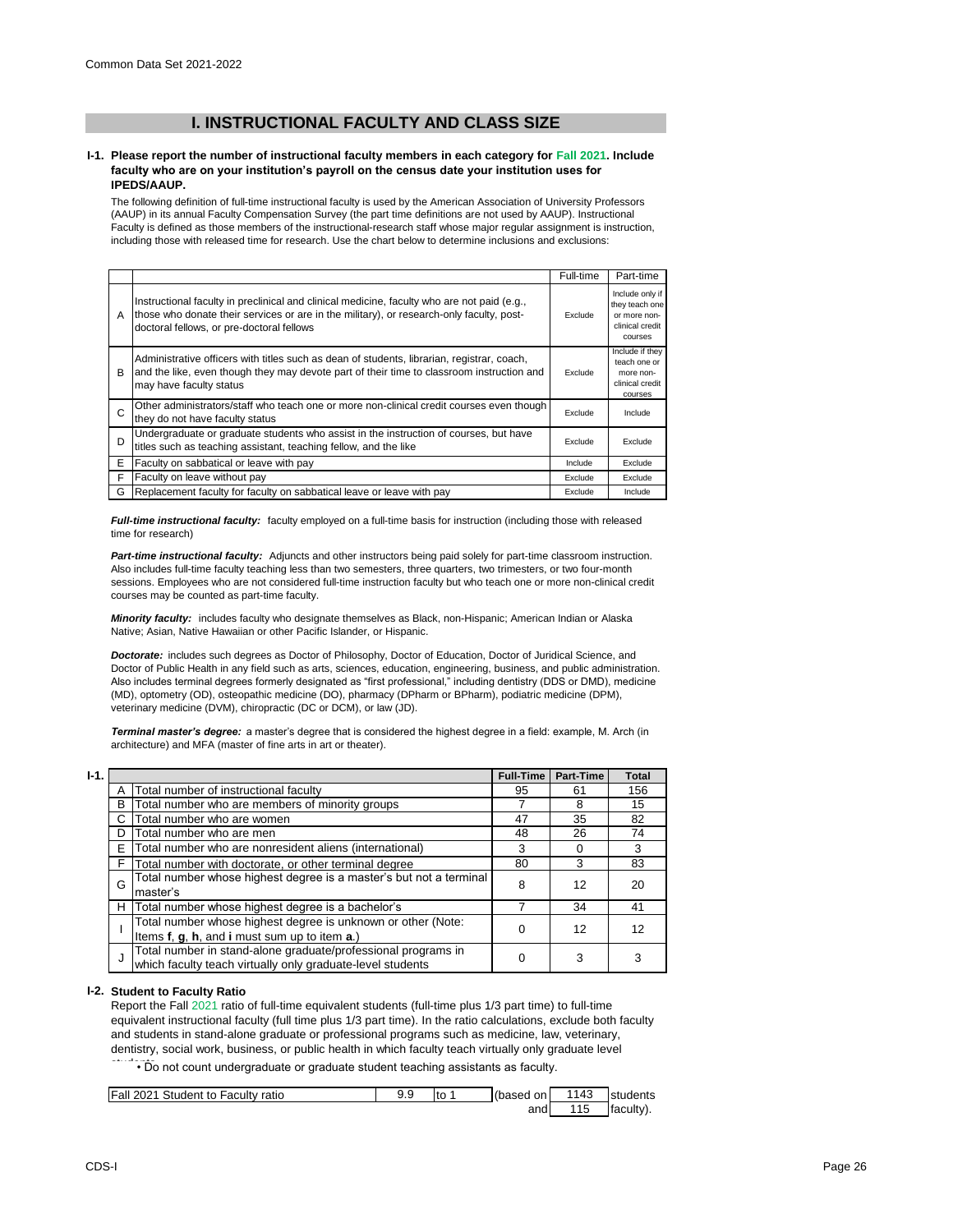#### **I-3. Undergraduate Class Size**

In the table below, please use the following definitions to report information about the size of classes and class sections offered in the Fall 2021 term.

### **• Please include classes that have been moved online in response to the COVID-19 pandemic.**

*Class Sections:* A class section is an organized course offered for credit, identified by discipline and number, meeting at a stated time or times in a classroom or similar setting, and not a subsection such as a laboratory or discussion session. Undergraduate class sections are defined as any sections in which at least one degree-seeking undergraduate student is enrolled for credit. Exclude distance learning classes and noncredit classes and individual instruction such as dissertation or thesis research, music instruction, or one-to-one readings. Exclude students in independent study, co-operative programs, internships, foreign language taped tutor sessions, practicums, and all students in one-on-one classes. Each class section should be counted only once and should not be duplicated because of course catalog crosslistings.

*Class Subsections:* A class subsection includes any subsection of a course, such as laboratory, recitation, and discussion subsections that are supplementary in nature and are scheduled to meet separately from the lecture portion of the course. Undergraduate subsections are defined as any subsections of courses in which degree-seeking undergraduate students enrolled for credit. As above, exclude noncredit classes and individual instruction such as dissertation or thesis research, music instruction, or one-to-one readings. Each class subsection should be counted only once and should not be duplicated because of cross-listings.

Using the above definitions, please report for each of the following class-size intervals the number of *class sections* and *class subsections* offered in Fall 2021. For example, a lecture class with 800 students who met at another time in 40 separate labs with 20 students should be counted once in the "100+" column in the class section column and 40 times under the "20-29" column of the class subsections table.

#### **Number of Class Sections with Undergraduates Enrolled**

#### **Undergraduate Class Size (provide numbers)**

|                                      | 2-9 | $10 - 19$ | 20-29 | 30-39 | 40-49 | 50-99 | $100+$ | Total        |
|--------------------------------------|-----|-----------|-------|-------|-------|-------|--------|--------------|
| <b>CLASS</b><br><b>SECTIONS</b>      | 128 | 127       | 72    | 13    |       |       |        | 343          |
|                                      |     |           |       |       |       |       |        |              |
|                                      | 2-9 | $10 - 19$ | 20-29 | 30-39 | 40-49 | 50-99 | $100+$ | <b>Total</b> |
| <b>CLASS SUB-</b><br><b>SECTIONS</b> | 26  | 8         |       |       |       |       |        | 34           |